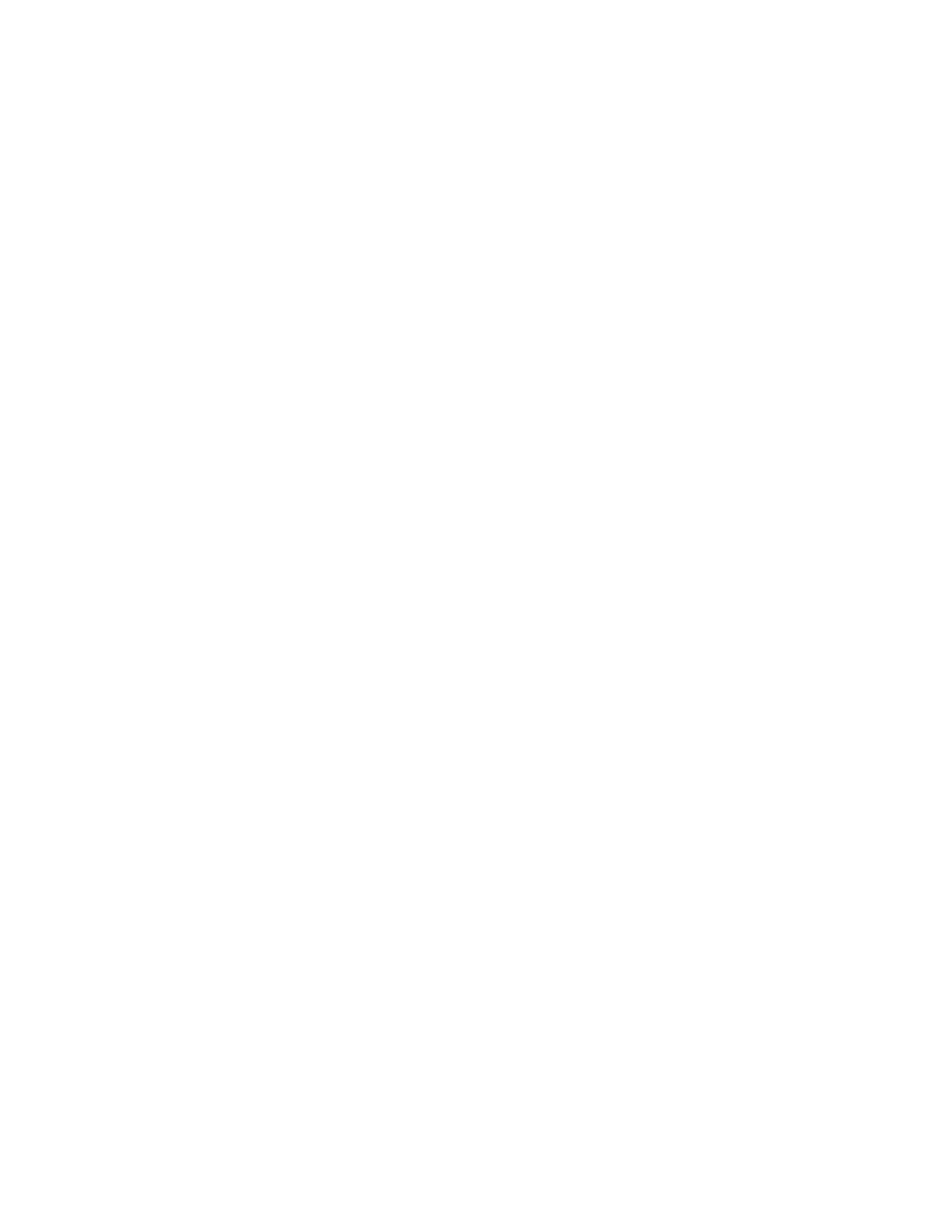Equations (8) jointly determine optimal values of  $p$  and  $I$ . Notice that it is no longer true that marginal utilities in both states are equal. Even if they were (i.e., if  $\lambda = 1$ ), equality would not imply equal incomes in both states, because  $U'$  and  $\psi'$  are not identical functions. Hence the arbitrage argument used in the example above no longer applies because people with alternative utility functions behave differently.

by solving for  $\theta$  and I in terms of E, y and  $\lambda$  from Conditions (8) are not very informative in and of themselves unless functional forms are specified for U and  $\psi$ . In the absence of that, a very general picture of equilibrium is obtained by going the route described in the section above. Again define an acceptance wage  $\theta$  as the amount of money the worker would willingly accept to work on jobs of different risks at a constant utility index, conditioned on optimal purchase of insurance. Then  $\theta(p, E; y, \lambda)$  is defined implicitly

$$
E = (1 - p)U[\theta + y - \frac{\lambda p}{1 - p} I] + p\psi(y + 1)
$$
  

$$
0 = \lambda U' \{\theta + y - [\lambda p/(1 - p)]I\} - \psi'(y + I)
$$
 (9)

The following properties of  $\theta$  can be derived from the implicit function theorem<sup>8</sup>

:1

 $\ddot{z}$ 

 $\frac{1}{2}$ 

$$
\theta_p > 0, \, \theta_{pp} > 0 \tag{i}
$$

The marginal acceptance wage is positive and increasing in risk.  $\theta_p$  is the expected-utility compensated supply price to risky jobs and is rising because of risk aversion, imperfect insurance, and pain and suffering (U is not the same as  $\psi$ ). Property (i) is crucial to what follows.<sup>9</sup>

$$
\theta_E > 0, \, \theta_u < -1 \tag{ii}
$$

The acceptance wage is increasing in expected utility and decreasing in nonlabor income at any given risk. Moreover, an additional dollar of nonlabor income lowers the acceptance wage (utility held constant) by more than a dollar. The reason for the latter is that additional dollars of nonlabor income increase utility in both states, thereby reducing

<sup>8</sup> These results can easily be checked by the reader. Take care always to treat  $\theta$  and I as dependent variables and p, E, y, and  $\lambda$  as independent variables in the differentiation.<br><sup>9</sup> It is conceivable that no insurance is purchased if strict concavity in (7) is not

assumed. Suppose marginal utility of bequests rapidly approach zero after some dollar value. A husband might want to leave his wife with at least \$100,000 if he dies, but bequest dollars in excess of 100,000 do not yield much additional utility. It may be rational for him not to purchase insurance if his nonlabor wealth is in the neighborhood of \$100,000. Even in such cases, the fundamental convexity property of indifference curves in Figure 1 still applies.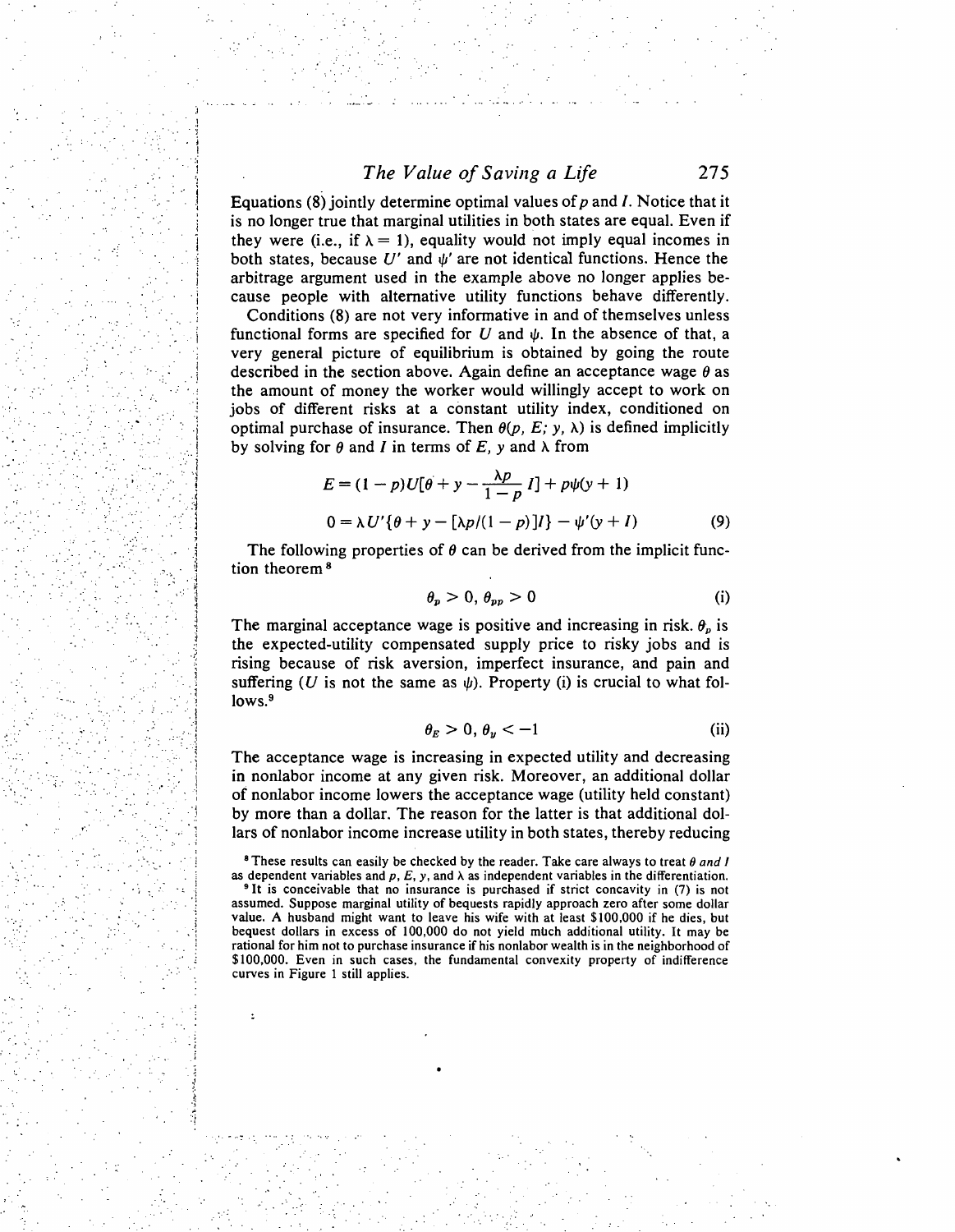optimal amounts of insurance and payments of insurance premiums in the life state.

$$
\theta_{\nu E} > 0, \, \theta_{\nu y} < 0, \, \theta_{\nu \lambda} > 0 \tag{iii}
$$

The marginal acceptance wage increases at higher levels of welfare: the better off a person is, the larger the monetary inducement necessary to coax, him into a higher risk job. On the other hand, marginal acceptance wages decrease as nonlabor income rises (utility "held constant") for reasons stated under property (ii). Finally, increasing  $\lambda$ renders risk bearing more expensive and increases its reservation price.

Risk/earnings indifference curves  $\theta(p; E, y)$  for a worker with some fixed amount of nonlabor income are shown in Figure 1. Labels  $E_1$ ,  $E_2, \ldots$ , are in ascending order of expected utility, from property (ii). Convexity follows from property (i). Notice that the slopes of the indifference curves rise along a vertical line, a result of property (iii).

The heavy line labeled  $W(p)$  represents risk/earnings opportunities or the market equalizing-difference wage function.<sup>10</sup> As usual, optimum choice of p (represented by  $p^*$  in the figure) occurs where the budget line and an adjoining indifference curve have a common tangent. Clearly, the curvature of  $\theta(p)$  and  $W(p)$  must stand in a proper relationship to each other if the solution is to be unique and interior, as is true in the assumption of strict concavity of (7).

Three empirically meaningful propositions emerge from properties  $(i)$ –(iii) and the equilibrium condition in Figure 1.<sup>11</sup>

Proposition I: Job safety is a normal good.

This statement needs careful interpretation and qualification. Consider the following parameterization of the budget:  $W(p) = A + BV(p)$ , where  $V(p)$  is an increasing function of p and A and B are parameters. The statement holds true for changes in  $A$ . For example, let  $A$  increase. The budget line rises parallel to its initial' position and expected utility also rises. But property (iiia) implies marginal acceptance wages rise too. Hence risk falls and the worker chooses a safer  $j$ <sub>0</sub>b.<sup>12</sup> Changes in A are analogous to pure income effects in demand

<sup>10</sup> As shown by example in the preceding section, there is no reason for  $W(p)$  to be linear in p. The budget constraint can be distinctly nonlinear.

<sup>11</sup> These statements are easy to prove analytically. Differentiate equations (8) and exploit second-order conditions for a maximum, as usual.

 $12$  Some casual evidence is relevant here. Secularly increasing job safety in the U.S. has been accompanied by a trend of rising real wages. No doubt improvements in safety technology have decreased the price of safety as well.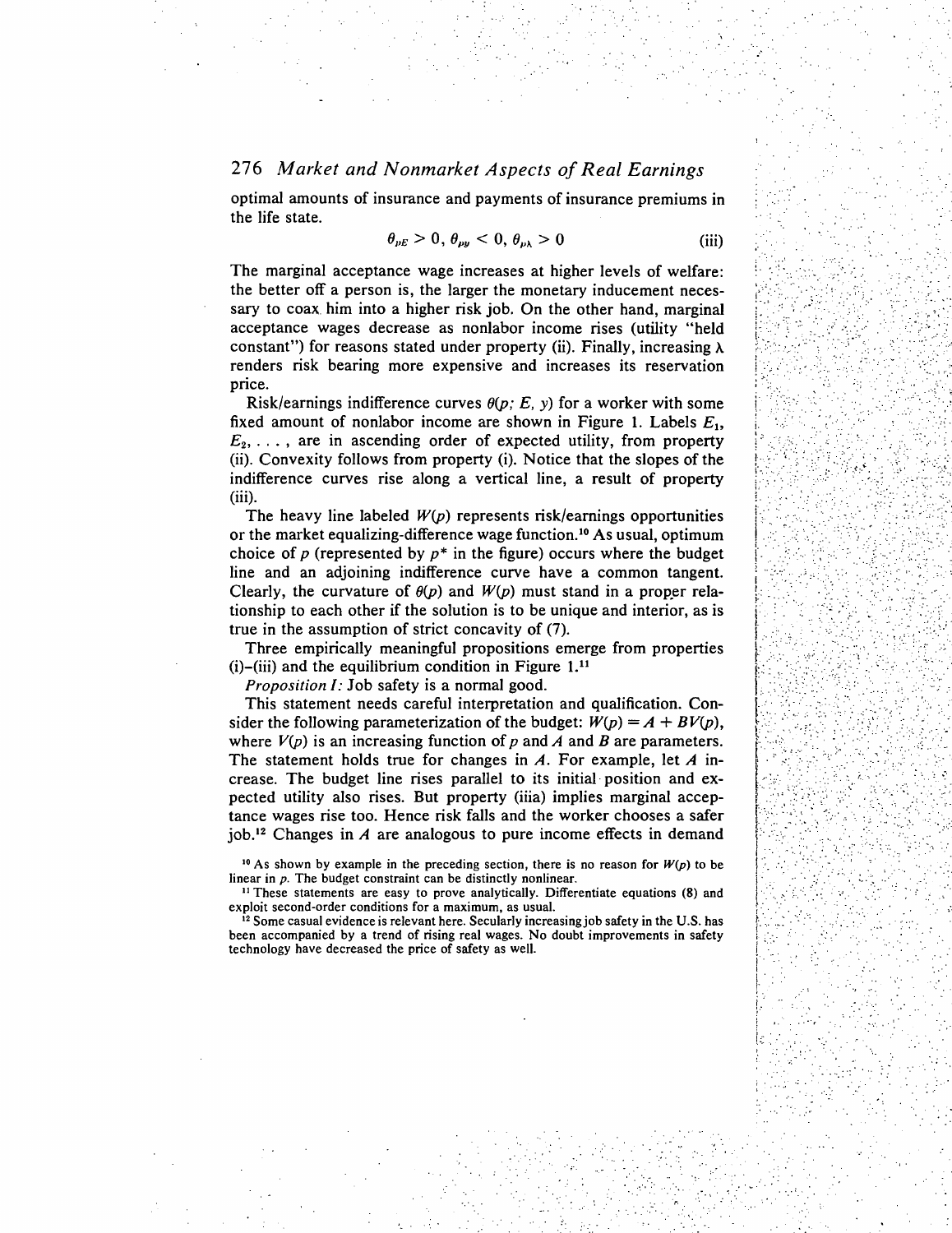





theory. The statement does not hold for changes in B. An increase in B results in a negative income effect (on risk), but a positive substitution effect (on risk) in that increasing marginal earnings on riskier jobs makes risk bearing more attractive. The net outcome is unpredictable without further specification.

I

•1•

Proposition II: Job safety is positively related to the price of insurance.

This is an immediate consequence of (iiic). Decreasing the insurance load factor makes risk bearing cheaper, everywhere decreasing marginal rates of substitution between money and risk. More risk necessarily is purchased.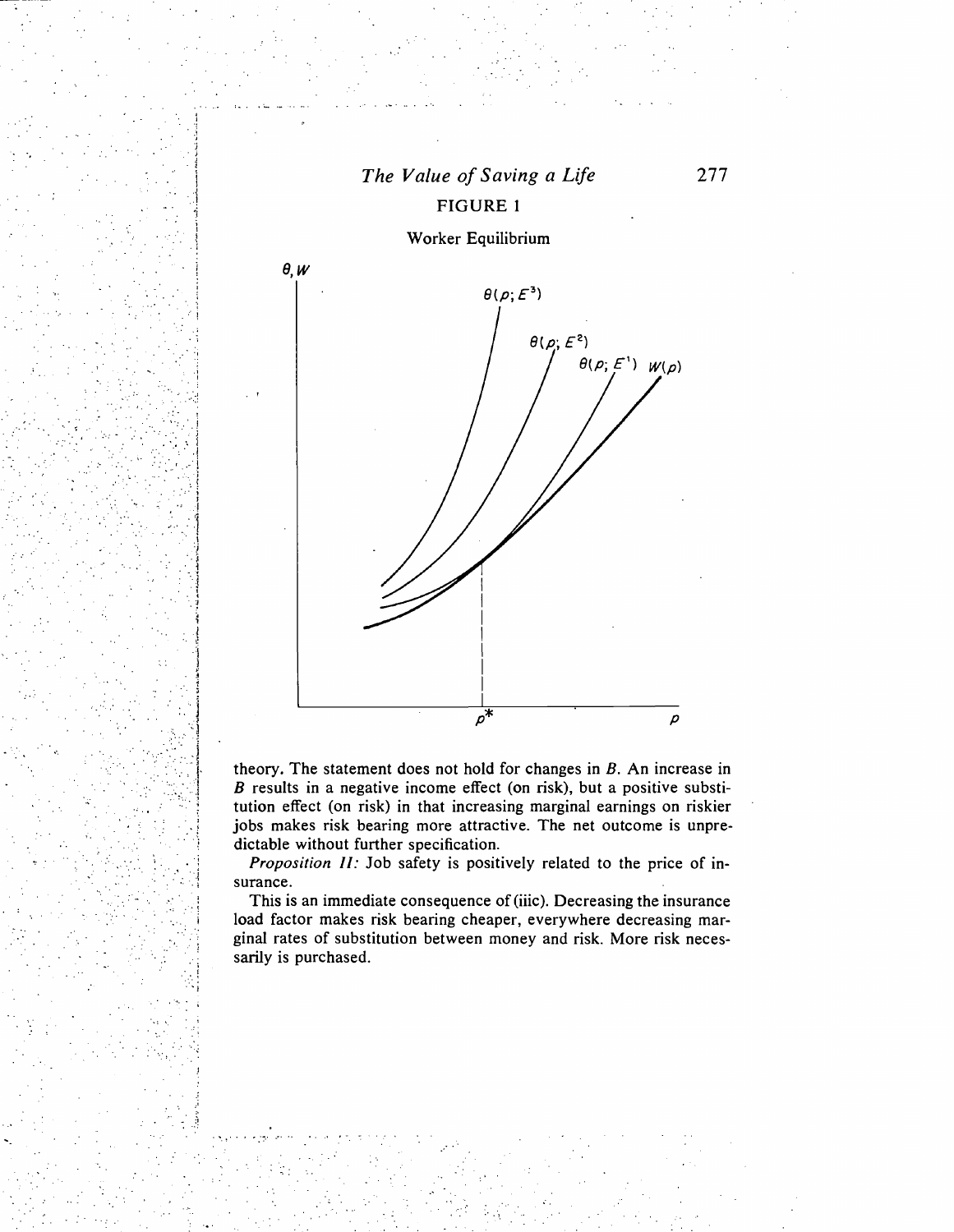Proposition III: Job safety is not necessarily normal with respect to property income.

This nonintuitive result can be motivated in part as follows: Increasing nonlabor income provides a kind of self-insurance against the death state, since nonlabor income (willed to one's heirs) is not at risk in the labor market. This reduces needs for market insurance and makes risk bearing less expensive, a kind of substitution effect. However, increasing y also increases expected utility and has the effect of increasing the marginal acceptance wage for any incremental risk, a kind of income effect. The two effects work against each other. Mechanically, the result comes from properties (iib), (iiia) and (iiib). An additional dollar of nonlabor income shifts the entire indifference map downward by more than a dollar (iib) and also reduces marginal rates of substitution for given expected utility measures (iiib). However, marginal valuation of risk is increasing in expected utility (iiia) and marginal rates of substitution still increase along any vertical line in Figure 1. The first effect is a force making for increased risk, while the second works in the opposite direction. Curiously, it can be shown analytically that risk is necessarily inferior in nonlabor income when the insurance load is zero (i.e.,  $\lambda = 1$ ). Evidently, when the price of insurance exceeds its actuarial value there is a possibility for the kind of substitution effect described above to dominate the real income effect, tantamount to a type of risk preference.

#### EQUALIZING DIFFERENCES AND SUPPLY PRICES

The discussion above shows that worker choice is characterized by two equilibrium conditions:  $W(p) = \theta(p, E)$  and  $W'(p) = \partial \theta/\partial p$ , two equations in two unknowns,  $p$  and  $E$ . Workers differ in their attitudes toward risk, bequest motives, and nonlabor income. Consequently there is a distribution of acceptance wage functions in the market. Those with less risk aversion have smaller marginal acceptance wages (i.e., smaller values of  $\partial \theta/\partial p$ ) and lower reservation prices to risky jobs. The opposite might be true of people with many dependents or with high degrees of risk aversion in the accident state. Whatever the source of interpersonal differences, workers with lower marginal acceptance wages work on riskier jobs.

A picture of market equilibrium on the supply side of the market is shown in Figure 2. Ignore the curves labeled  $\phi^j$  for the moment.  $W(p)$ is the equalizing difference function as in Figure 1. Two workers are shown in Figure 2, one with acceptance wage  $\theta^1$  and the other with  $\theta^2$ . ( $\partial \theta^1/\partial p$ )  $>$  ( $\partial \theta^2/\partial p$ ) and worker 2 is employed on a riskier job, since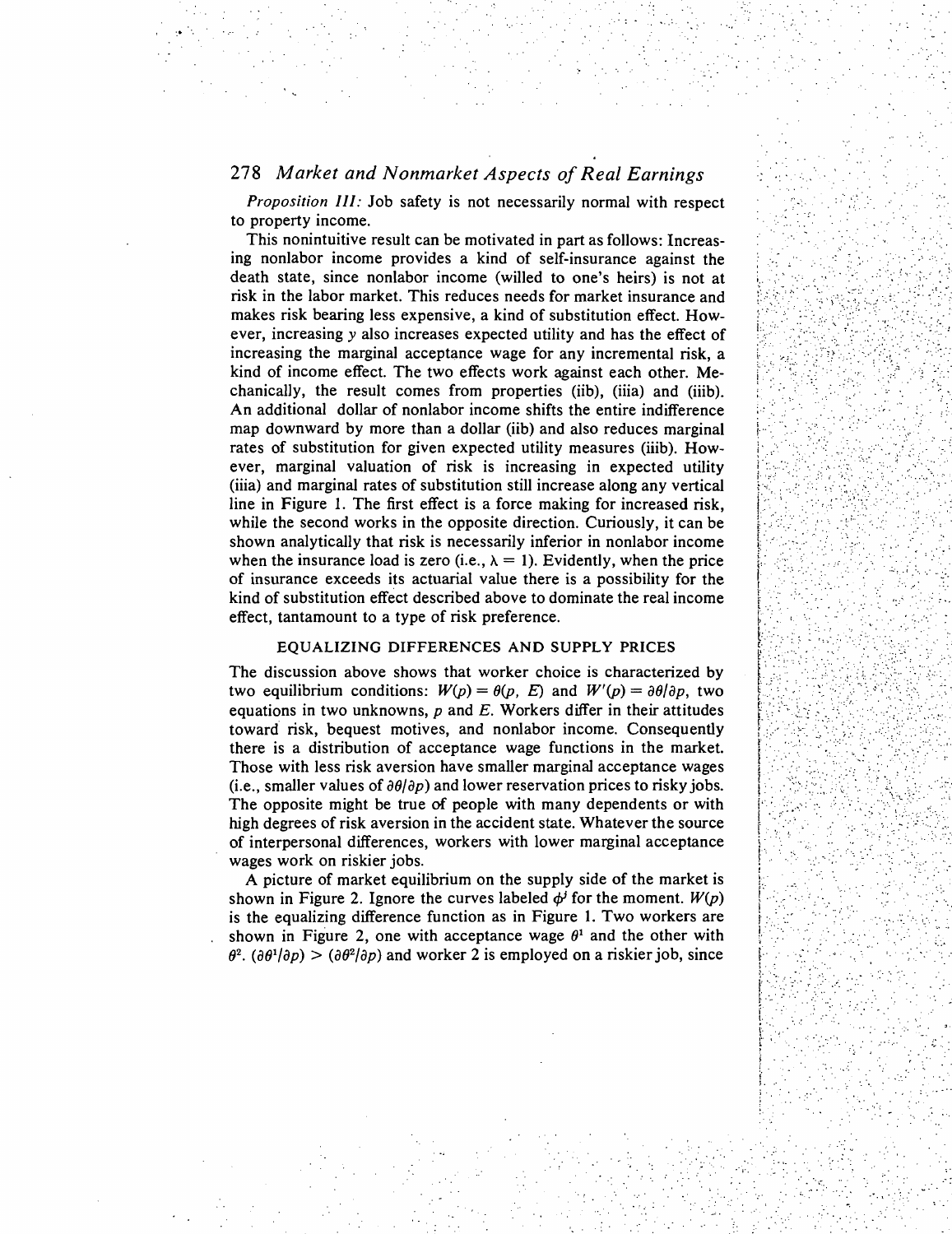



-.•

safety is not as valuable to him. The picture may be generalized. Add more workers and fill in all points on the  $W(p)$  line. It is apparent that  $W(p)$  is the lower envelope of a family of acceptance wage functions depending on the joint distribution of y, U and  $\psi$  across workers.  $W(p)$  is observed, while the functions  $\theta^i$  are not. However, evaluate the derivative of the equalizing wage difference function at some value of p, say p<sup>\*</sup>. Then, from the equilibrium conditions,  $W'(p^*) = \partial \theta^i(p^*)$ ,  $E^*$ )/ $\partial p$  for workers finding  $p^*$  optimal, and  $W'(p^*)$  identifies the marginal acceptance wage for such workers. Therefore,  $W'(p^*)$  identifies  $\partial \theta^i/\partial p$ .  $W'(p^*)$  estimates how much money is necessary to induce a person into accepting a small incremental risk. Alternatively, it esti-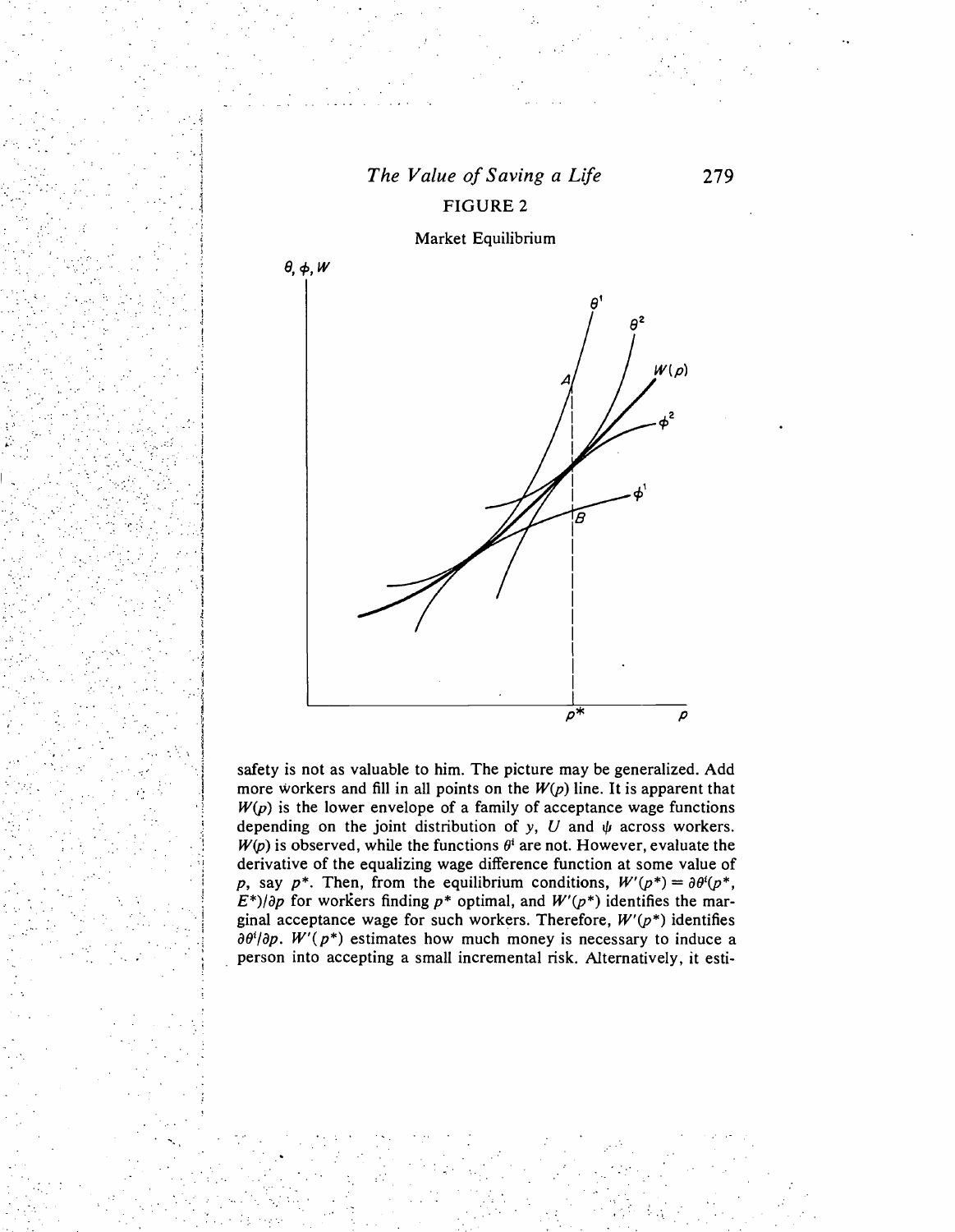mates how much the person will pay to reduce risk by a small amount, exactly the number we seek.

The empirical work reported below uses data from very risky jobs, on the average perhaps as much as five times more risky than most iobs in the U.S. economy. It must be true that individuals working on such jobs have lower reservation supply prices and consequently smaller demand prices for safety than the average worker. The point is illustrated in Figure 2. Evaluating  $W'$  at  $p^*$  provides the correct estimate for person 2, but is an underestimate for person 1. The price the latter is willing to pay for safety at  $p^*$  is given by the slope of his acceptance wage function evaluated at  $p^*$ , the slope of  $\theta^1$  at the point marked  $\vec{A}$  in Figure 2. It follows from the fact that compensated supply functions to risky jobs are rising (i.e., acceptance wage functions are convex) that  $\partial \theta^{1}(p^*, E^*)/\partial p$  exceeds  $W'(p^*)$ . Most people in the labor force do not work on risky jobs. Therefore, use of data on very risky jobs understates average demand prices for safety at the observed risk levels in our sample. This justifies our initial assertion that the estimates below are conservative and probably biased downward when extrapolated to the population as a whole.

#### DEMAND PRICE FOR JOB RISK

It was demonstrated above that  $W'(p)$  identifies supply price of risk at the relevant margin. That conclusion was reached independently of demand considerations. We now consider a very simple model of demand prices and firm decisions in order to complete the model. It will hardly be shocking to discover that  $W'(p)$  also identifies demand price for risk at some margin.

Accidents are an unpleasant, though in part avoidable, by-product of production. This fact of life (or of death!) can be represented analytically by a joint production function  $F(x, p, L) = 0$  for some firm, where x is marketable output,  $p$  is the accident rate, and  $L$  is labor input. Inputs other than labor are ignored.  $p$  can be a vector of state accident probabilities as mentioned above. However, to simplify, collapse it into a univariate index denoting the probability of death. Invert F and assume the following properties for  $x = g(p, L)$ : (i)  $g_L > 0$  and  $g_{LL} < 0$ . Labor has positive and diminishing marginal product. (ii)  $g_{\mu}$  < 0. Safety increases the marginal product of labor. (iii)  $g_p > 0$  for  $0 \le p \le \bar{p}$ ,  $g_p \ge 0$  for  $p \ge \bar{p}$ , where  $\bar{p}$  is some "large," technically determined constant, and  $g_{pp} < 0$ . The assumptions on

1•

• •.. • •.. . . .•.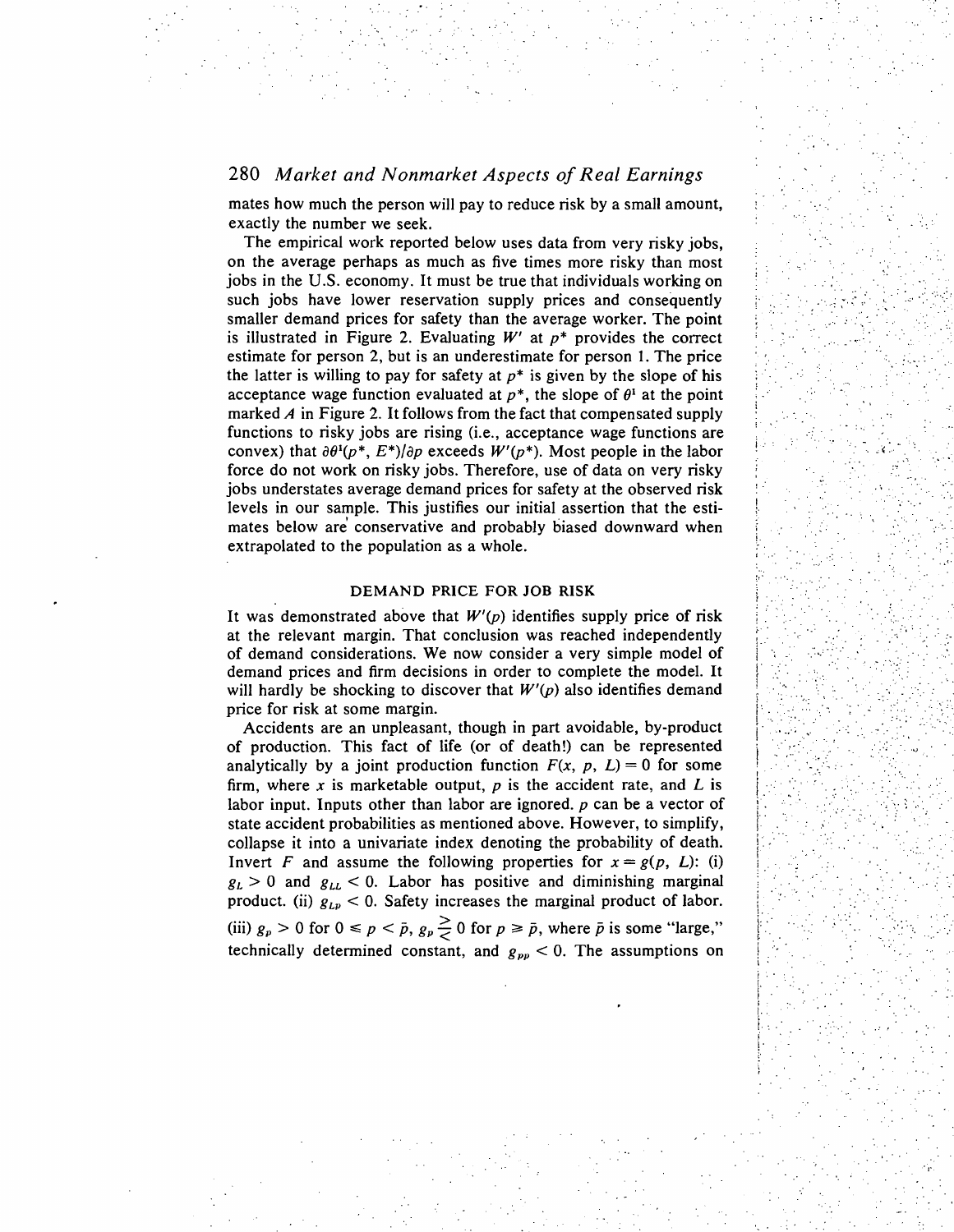$g_p$  are best explained by noting that they imply that the transformation locus between output (x) and safety  $(1 - p)$  is negatively inclined, except possibly at very low levels of safety. Accidents are "productive," at least up to a certain point, and can be avoided only by changing the organization of production within the firm away from marketable output and toward accident prevention. The assumption on  $g_{\mu\nu}$  means the transformation function is concave.

The production function  $g(p, L)$  has been written so that safety is, in effect, produced internally by the firm. Safety devices (such as guard rails and hard hats) can also be purchased and installed externally. Let  $G(1-p)$  represent the cost of externally provided safety (converted to an annual flow), with G' and  $G'' > 0$ . The latter means installation activities are subject to increasing costs, though that is not strictly necessary to what follows.

The firm maximizes profit  $\Pi$  with respect to  $L$  and  $p$ 

$$
\Pi = g(p, L) - W(p)L - G(1 - p)
$$
 (10)

 $\Pi = g(p, L) - W(p)L - G(1 - p)$  (10)<br>where the price of x has been normalized at unity. Again  $W(p)$  represents the competitive wage that must be paid for alternative levels of risk. Necessary conditions for a maximum are

$$
g_p + G' = W'(p)L
$$
  

$$
g_L = W(p) \tag{11}
$$

Labor is hired up to the point where its wage and marginal product are equal. Marginal costs of risk are the additional market wage payments necessary to attract workers to riskier jobs. Marginal benefits come in the form of additional market output and cost savings from installing fewer safety devices. Second-order conditions require certain curvature restrictions on  $W(p)$  as will be shown.

Symmetrically with the treatment above, define an offer function  $\phi$  as the amount the firm willingly pays the optimal number of workers at alternative levels of risk and constant profit. With recourse to the definition of profit and the marginal condition on labor,  $\phi(p, \Pi)$  is defined implicitly by

$$
\phi = [g(p, L) - G(1 - p) - \Pi]/L \n\phi = g_L(p, L)
$$
\n(12)

Clearly  $\partial \phi / \partial p$  is the compensated demand price for risk. Differentiating (12) [again, always treat  $\phi$  and L as dependent variables, and  $\Pi$ and  $p$  as independent variables]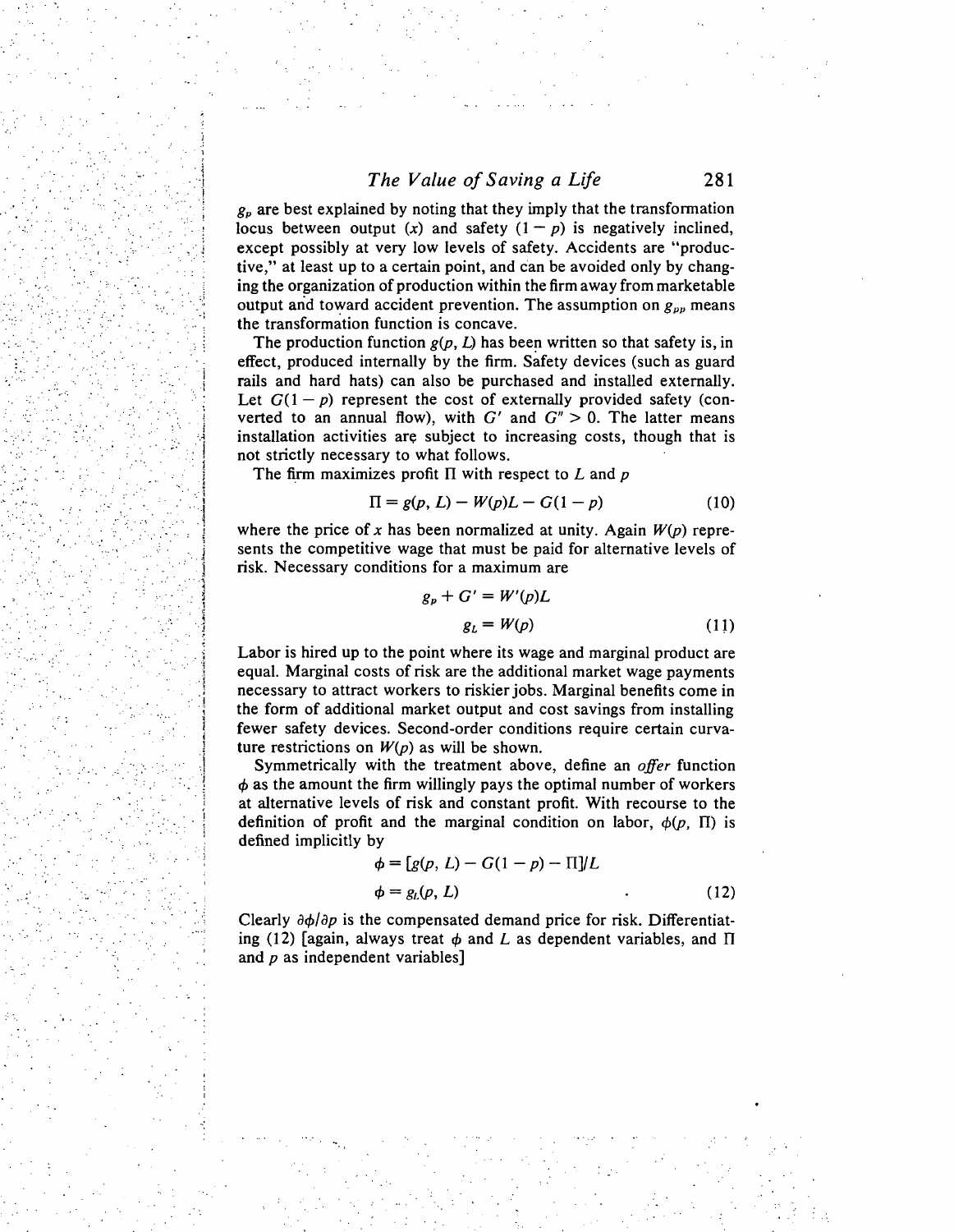$$
\partial \phi / \partial \Pi = -1/L
$$
  
\n
$$
\partial \phi / \partial p = (g_p + G')/L
$$
  
\n
$$
\frac{\partial^2 \phi}{\partial p^2} = [(g_{pp} - G'')g_{LL} - (\phi_p - g_{Lp})^2]/Lg_{LL} \leq 0
$$

The marginal demand price for risk is positive. However, even the common assumption of concavity of the production function does not guarantee that the compensated demand schedule is negatively inclined:  $\partial^2 \phi / \partial p^2$  can be positive.

The offer function  $\phi(p, \Pi)$  defines a family of indifference curves in money and risk, one member of which is shown in Figure 2.  $\phi$ <sup>1</sup> refers to one firm and  $\phi^2$  refers to another firm, possibly in a different industry and in any case, with a different technology than firm 1. The diagram assumes  $\partial^2 \phi / \partial p^2 < 0$ , which is not necessarily true. Equilibrium of each firm is characterized by tangency between the market availabilities function  $W(p)$  and the lowest possible constant-profit indifference curve (profit increases as  $\phi$  decreases at any level of risk, since  $\partial \phi / \partial \Pi$  < 0). W'' must exceed  $\partial^2 \phi / \partial p^2$  at the point of tangency for an interior maximum.

Similarly to the case of worker choice,  $W'(p) = \partial \phi / \partial p$  at equilibrium, and  $W(p)$  represents an upper envelope of the distribution of offer functions in the market. The family of offer functions depends on the nature of production functions in various firms and industries and on corresponding distributions of industrial safety technology. In any event  $W'(p^*)$  also identifies  $\partial \phi^i(p^*, \Pi^*)/\partial p$ , where firm *i* is one that has chosen  $p^*$  optimally. Using the same logic as above,  $W'(p^*)$ overestimates the average supply price of safety (again, at  $p^*$ ) if  $p^*$ is a very risky job. This is easily seen in Figure 2, since the slope of  $\partial \phi^1/\partial p$  at point B necessarily is smaller than the slope of  $\partial \phi^2/\partial p$  evaluated at the same level of job risk.13

#### MARKET EQUILIBRIUM: SUMMARY

It will be useful to summarize results of the model so far.

(a) The observable wage-risk relation represents a double envelope

 $13$  Suppose L is exogenous. Then, the offer function is defined by the first equation in  $(12)$ , and it is easy to show that increased values of L reduce demand price for risk  $(\phi_{\nu L} < 0)$ , providing incentives to offer safer jobs. Increasing incentives toward job safety vary directly with establishment size because of larger cost savings from lower wage rates. It is well known that accident rates decline with establishment size, at least after some minimum size. Accident rates also tend to be low in very small establishments as well, so this cannot be the entire story.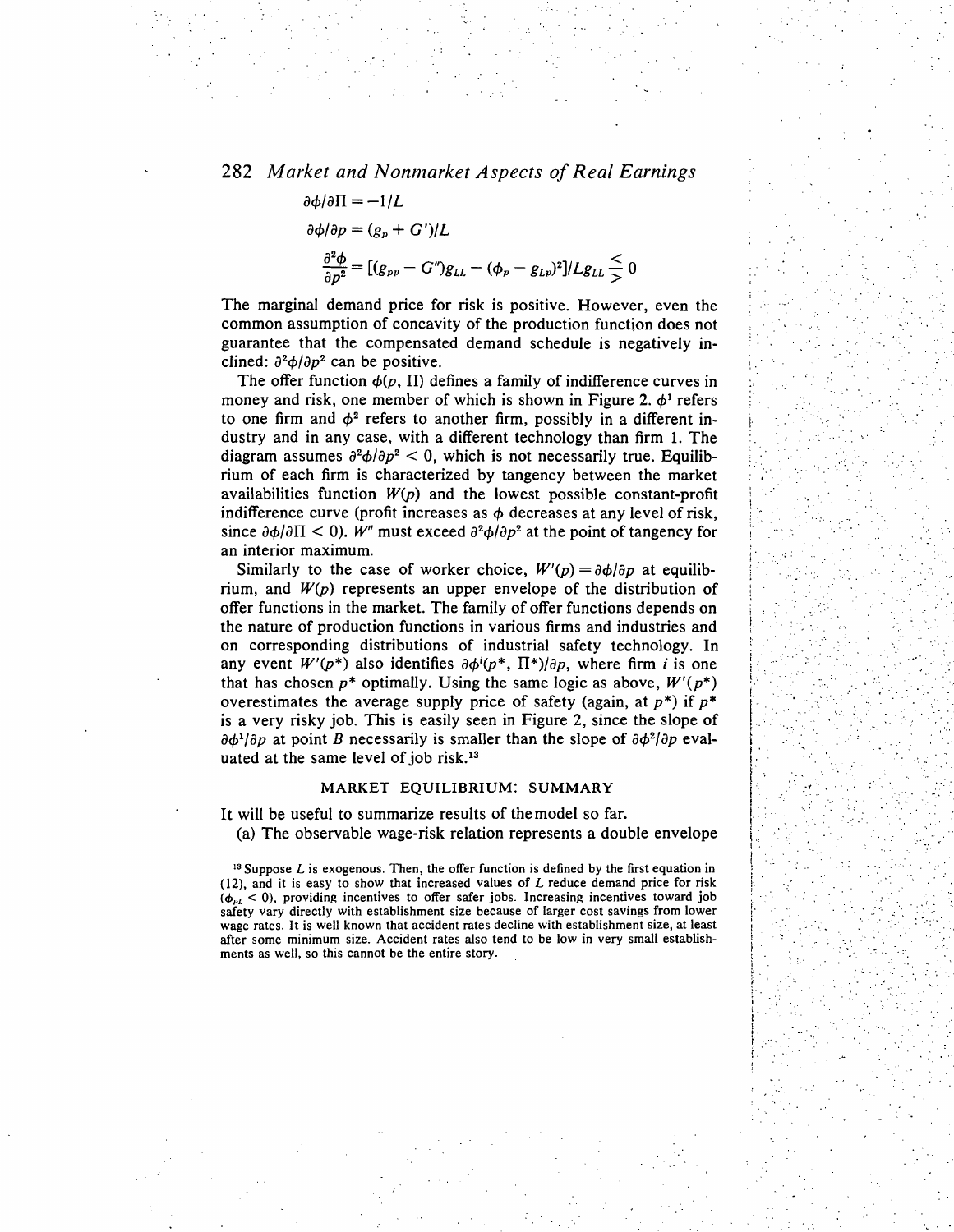function: It is the lower boundary of a set of acceptance wage functions and the upper boundary of a set of offer wage functions. Marriages between jobs and applicants at each level of risk are represented

functions. (b) The envelope property in (a) implies that the derivatives of observed risk-wage differentials (evaluated at each level of risk) identify marginal supply and demand prices of workers and firms choosing

those particular job risks.

by common tangents of appropriate acceptance wage and offer wage

(c) Supply price of risk (equivalently, demand price for safety) identified in (b) from very risky jobs underestimates the average supply price in the labor force for those risks, since people choosing risky jobs have a comparative advantage at job risk bearing. Similarly, demand price for risk (supply price of safety) identified from very risky jobs overestimates the average demand price for most firms in the economy, since firms offering risky jobs have a comparative disadvantage at producing safety.

(d) The numbers identified in (b) represent single points on compensated supply and demand functions, not the functions themselves. Use of such numbers for evaluation overestimates consumer surplus of finite increases in safety because workers' compensated demand schedules for safety are negatively inclined.

#### EQUILIBRIUM AND WORKER CHARACTERISTICS

A very simple demand model has been specified above, and it may be too simple. Recall the production function has been written x =  $g(p, L)$ , where L is labor and p is risk. But what is labor? <sup>14</sup> Our data contain indicators of personal productivity such as education and work experience. Suppose there are  $m$  such indicators, denoted by a vector  $c = (c_1, \ldots, c_m)$ . Of course, sample wages vary with worker characteristics as well as with job risk. Let  $W(p, c)$  represent the market wage-risk—characteristics equalizing difference function. Writing the production function for a firm as we did implies that firms act as if there exists a single index of labor input,  $L = f(c_1, \ldots, c_m)$ defined independently of job risk. If so, the production function must be separable in  $c$  and  $p$ . This is also a sufficient condition for separability of  $W(p, c)$  as well. Suppose  $W(p, c)$  is additive in p and c:  $W(p, c) = V(p) + T(c)$ . Hence, firms care only about total amounts of "skill" they employ (i.e., L) independently of how skills come packaged in

14The reader may be thinking, "What is risk?" The two questions are very much related. See below.

 $\frac{1}{2}$ .

 $\frac{1}{2}$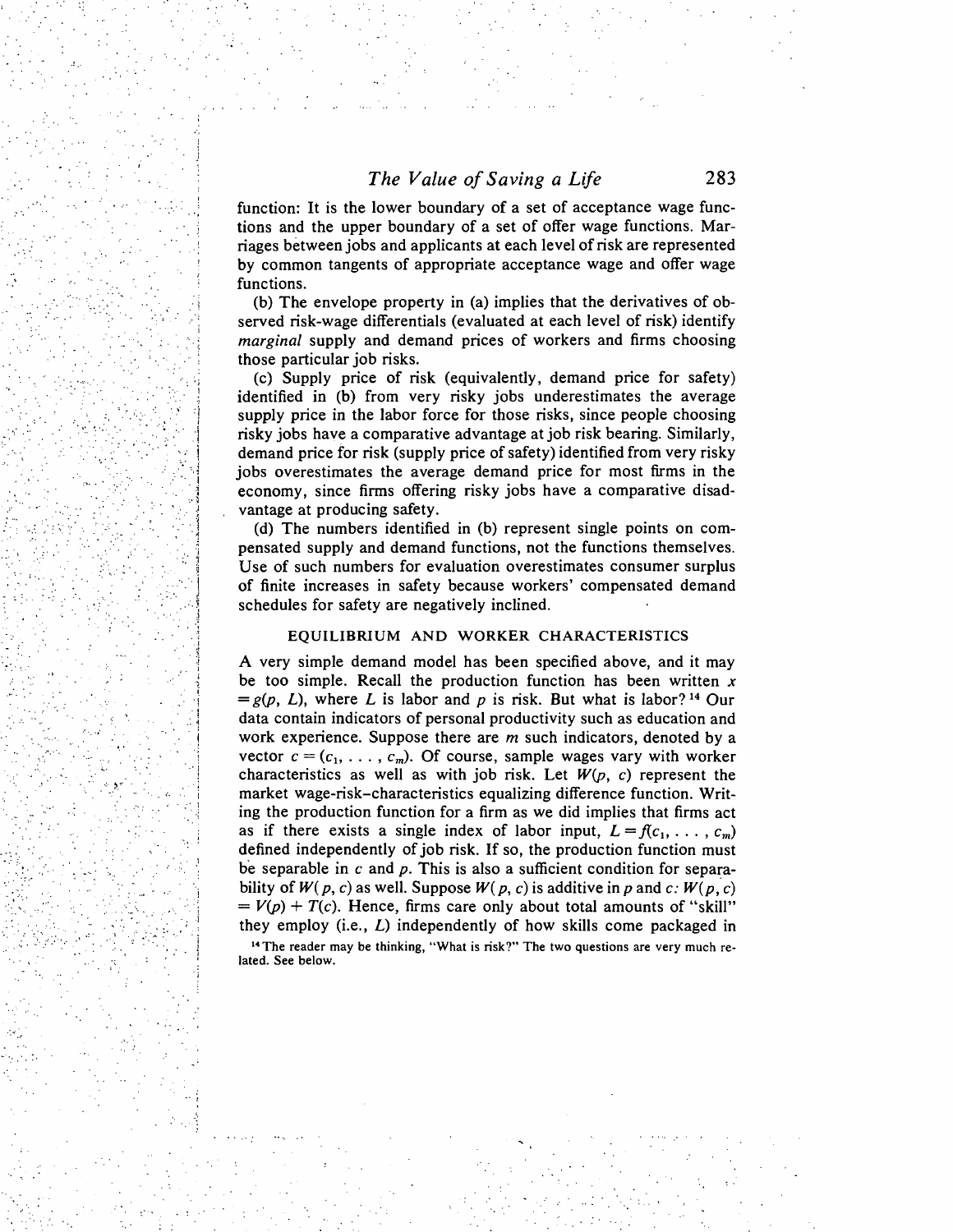people and also independently of job risks to which their employees are subjected. In effect, it means that packages of worker characteristics can be untied. For example, firms might be indifferent between a worker with 8 years of schooling and 10 years of experience and another with 12 years of school and 3 years of experience, or between workers with other combinations of these characteristics.

The real issue under discussion here involves how many interactions to allow in the risk and characteristics wage-explaining regression. At one extreme is the possibility for a universal implicit market for risk, independent of worker personal productivities (no interactions). At the other extreme are separate implicit markets for all possible combinations of personal characteristics (complete interactions). The former case corresponds to the firm choice model sketched above. Yet there is a distinct possibility that risk affects productivity in a nonhomogeneous manner with respect to various productivity indicators. Then some interactions are required. In general, the market reveals implicit prices for both risk and worker characteristics. All prices are determined simultaneously and cannot be separated,'5 and the firm choice model sketched above must refer to a single type of worker (c held constant).

H. . .

 $\hat{\mathcal{C}}_k$ 

 $\cdot$  .

5-

If there is no interaction in production between worker characteristics and safety, only one risk premium for each value of risk appears in the market. Furthermore, the risk-wage function is independent of any further interaction between worker characteristics and attitudes toward risk. Differences in worker characteristics (age, marital status, and so on) that result in different acceptance wage functions simply help identify which workers accept riskier jobs. On the other hand, if there are interactions in production, differential risk premiums according to personal characteristics generally appear, so long as the preferred characteristics are in sufficiently scarce supply. If these characteristics are not in short supply, only those workers with preferred attributes work on risky jobs and no differential risk premium need arise in the market. Finally, if differential risk premiums exist,  $W(p)$  in Figures 1 and 2 becomes a family of curves  $W(p, c)$ , one for each value of c, as was noted above (see footnote 5).

<sup>15</sup> In part, firm decisions can be handled formally as follows. The production function is  $x = h(p, c_1, \ldots, c_m) = h(p, c)$ . Profit is  $h(p, c) - W(p, c)$ , maximized over p and c. The firm organizes production taking account of factor supplies (i.e.,  $W(p, c)$ ), designing jobs and their risks and determining a set of worker-characteristics requirements. Workers not meeting requirements are not hired by the firm. Now define a joint offerrequirements function  $\zeta(p, c, \Pi)$ , indicating offer prices for alternative risk-characteristics requirements at constant profit, and compare the resulting indifference surfaces in (money,  $p$ ,  $c$ ) space with market availabilities  $W(p, c)$ .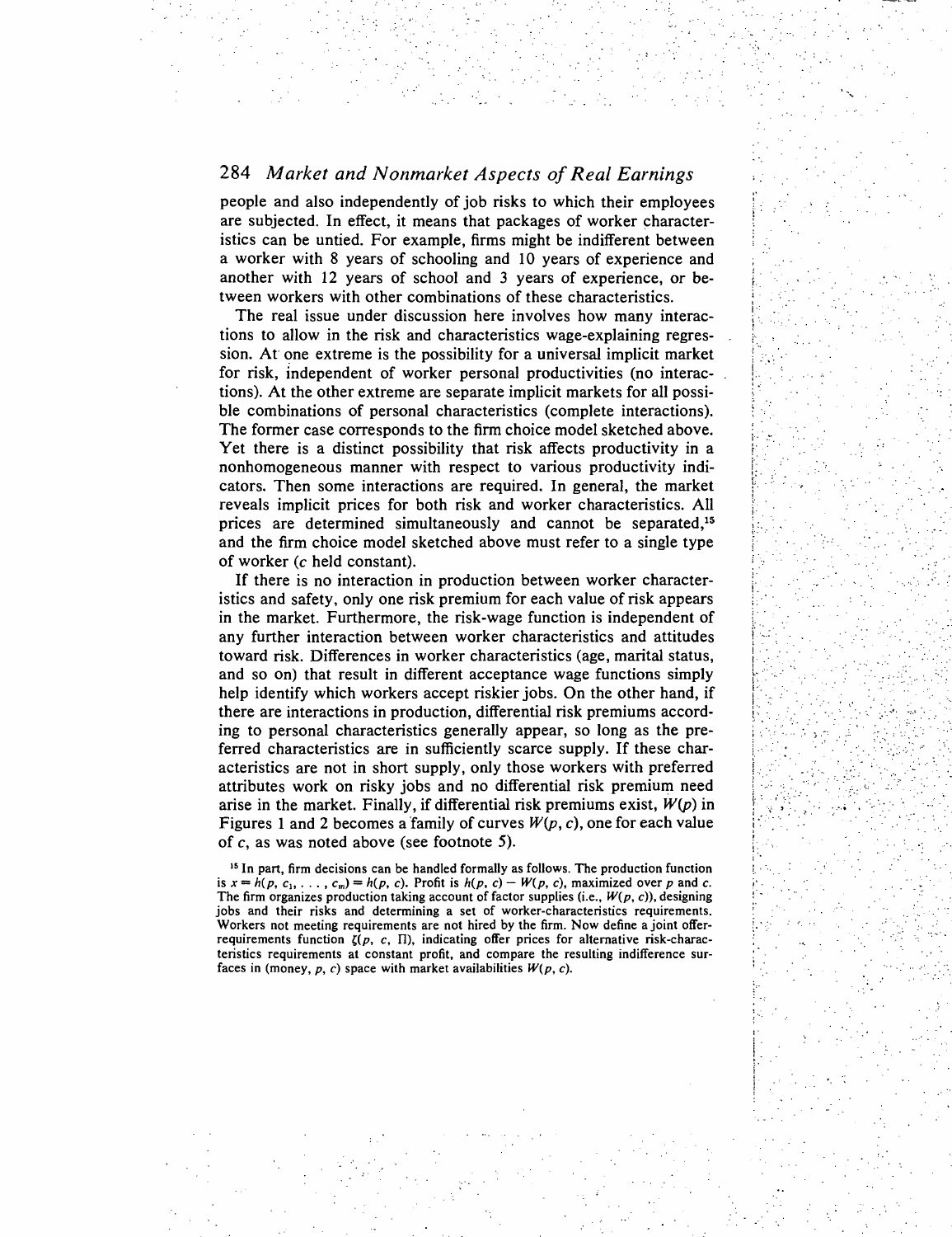The issue is rather thorny, but an example will clarify it. Consider the regression model

 $\mathbf{I}$ 

 $\frac{1}{2}$ 

$$
W = a_0 + a_1 p + a_2 (pz) + \text{random error} \tag{13}
$$

where W is observed wages, p is risk, z is worker age, and the  $a$ 's are regression coefficients. The pure effect of age, higher order terms in p, and all other explanatory variables are impounded in the constant term  $a_0$  for purposes of this discussion.

Age presumably affects worker's acceptance wages. Young workers risk entire lifetimes of future consumption in taking high risk jobs and have far more to lose than their older counterparts. Supply price to risky jobs should fall with age on that account. Further, a typical individual may become more or less risk averse over his lifetime, in- • ducing shifts in acceptance wage functions over the life cycle. Job risk should be systematically related to age for both reasons. However, variations of this variety are completely captured by movements along the observed risk-wage function (taking account of possible effects of age on  $a_0$ ) and there is no role here for extra marginal effects of age on risk premiums per se. Look at Figure 1. The changes under consideration are represented by systematic variations in money-risk preferences, resulting in moving points of tangency between a life-cycle shifting acceptance wage function and a fixed risk, market opportunities function. Movements along  $W(p)$  should not be confused with shifts in it, and all such changes are already counted in the pure risk coefficient  $a_{1}$ .

Age can affect market risk premiums only insofar as it reflects unmeasured characteristics whose productivities are affected by differential risk. Exposure to risky situations makes some people far less effective agents of production than others. They not only accomplish less work of their own, but also impose extra costs on others. Both effects have to reduce wage rates of these persons if they are observed working at risky jobs. Such wage differentials serve as compensation for additional costs firms incur in employing them. For example, "nerves of steel" is a scarce factor, but steely nerves capture rents only in risky situations. Good balance is valuable to iron workers on building sites but not to desk clerks, and so forth. In the present case, young workers on the average have speedier reflexes than older ones and have faster reactions to potential accidents. But older workers have had more exposure and experience with job risk, and experience and quick reflexes probably are substitutes. Hence the effect of age on • productivity in the presence of risk is uncertain, though we might ex-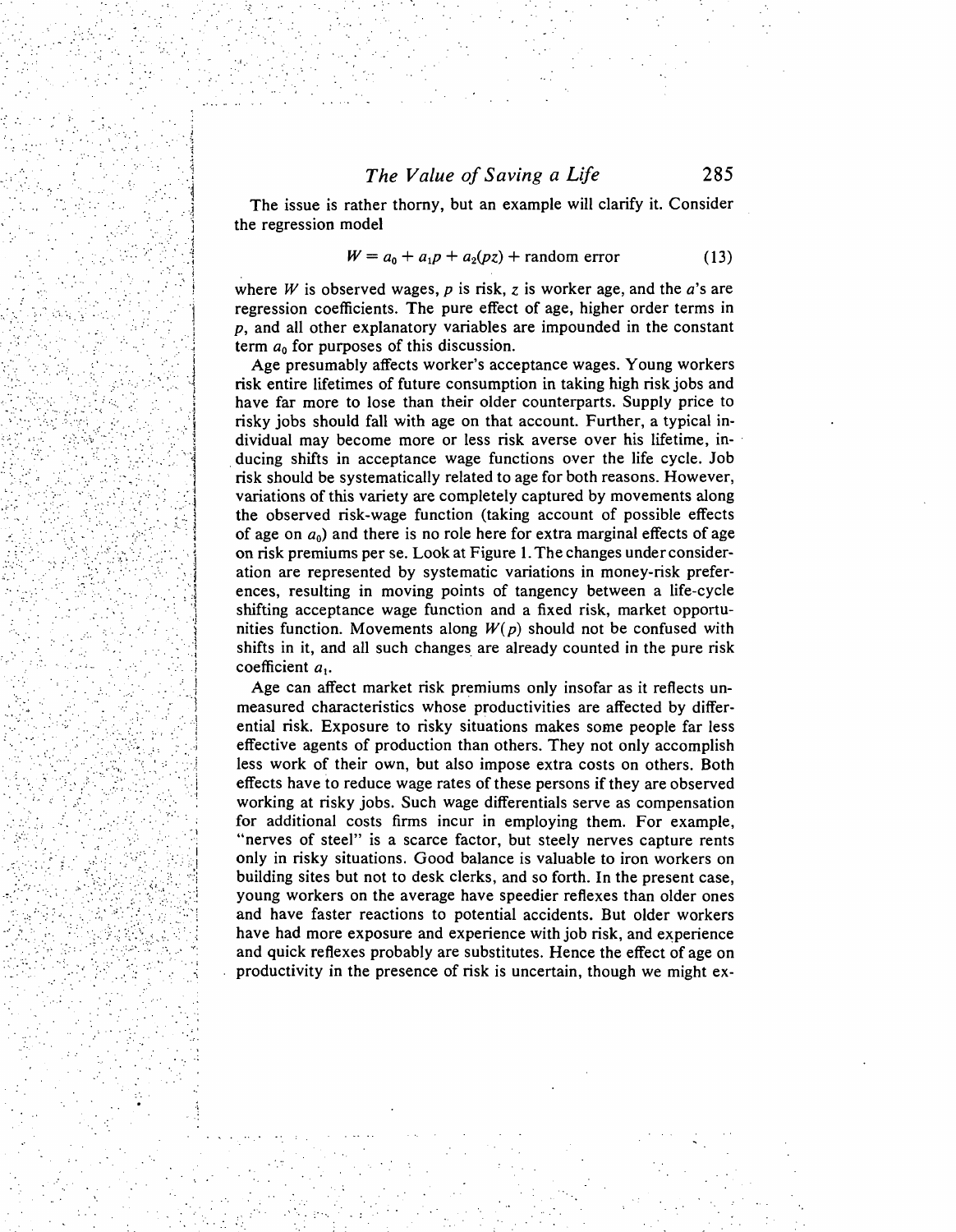pect the reflex effect to dominate, by and large, for workers past some age that varies across occupations.

Whatever the interactions between risk differentials and personal characteristics, the analysis underlying Figure <sup>1</sup> still applies. The marginal effect of risk on wages evaluated at the person's exogenously determined characteristics estimates supply price for risk or demand price for safety. It also estimates firms' supply price of safety to workers with those characteristics. It is certainly possible, however, that observed risk differentials vary with worker attributes.

#### THE DATA

Empirical implementation of the model requires information on earnings of individuals, job risks they face, and their personal and job-related characteristics. It involves augmenting standard wage equations with job-risk measures. Many cross-sectional sources of earnings data are available and we have chosen one of them, the 1967 Survey of Economic Opportunity (SEO). The SEO survey was designed to heavily represent low-income populations and our sample is restricted to an extract of the data, consisting of a random sample of 9,488 representative households in the U.S. population. Of these observations, the sample was further reduced to adult male heads of households. The SEO data provides information on personal and industrial characteristics and labor force activities of individuals. It also lists individuals' industry of employment and occupation.

The standard source of data on industrial hazards is published by the Bureau of Labor Statistics (BLS) in conjunction with compliance and experience surveys under the Workmen's Compensation Act. These data give accidental death and injury rates for 4-digit SIC industry codes on an annual basis. Unfortunately, the BLS death and injury data cannot be adequately matched to individuals and is unsuitable for the purposes of this study. For example, it is possible to assign the BLS average death and injury indexes (by industry) to individuals in the SEQ tape because the individual's industrial attachment is known. However, using the death and injury statistics in that manner implies introducing a huge component of measurement error for individuals, because job risks in each industry are not uniform across occupations. Hence, any estimates of the risk premium obtained in this way will probably be biased.

Luckily, another data source was discovered which does not suffer from the aggregation problems inherent in published BLS sources. The data used here come from the 1967 Occupation Study of the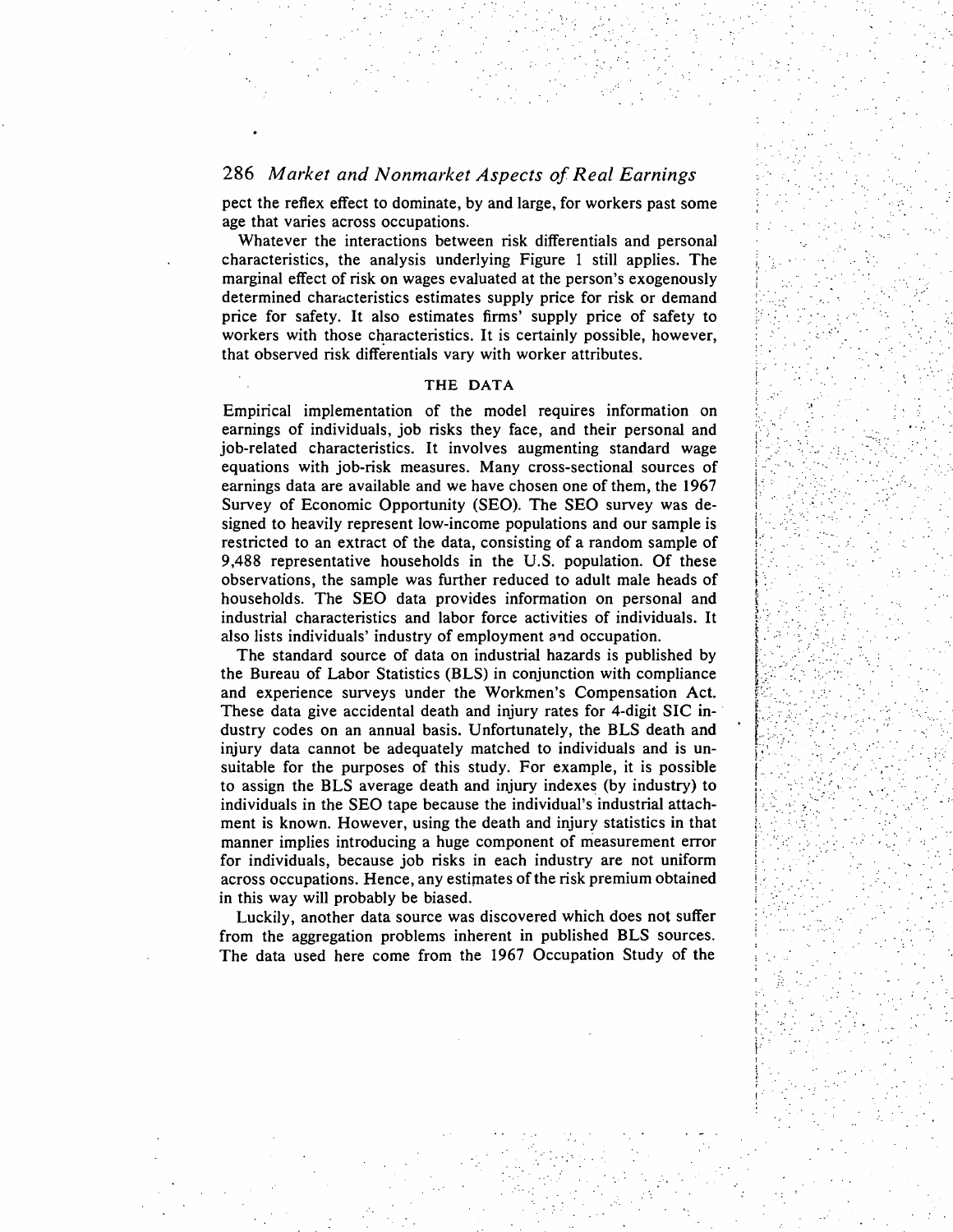Society of Actuaries. The purpose of the 1967 study was to measure extra risks associated with some very hazardous occupations and the study was based on a sample of insurance company records covering 3,252,262 policy years of workers' experience over the period 1955— 1964. The data were tabulated on a combined industry and occupational basis, and can be matched directly to individuals on the SEO sample, using Census categories contained in the latter. The matching procedure yielded 37 occupations on about 900 individuals. The occupations and their sample actuarial risks are listed in Table 1. Of course, it would be quite rash to assert that the actuarial data overcome all matching difficulties, because Table 1 shows that the actuarial classifications are rather broad. However, they are far more narrowly defined than the BI.S data. We are extremely confident that the degree of measurement error in attributing risks to SEO individuals using the actuarial data is perhaps as much as an order of magnitude smaller than would be true had we matched with BLS risk data especially for individuals working on very risky jobs, such as most of those in Table 1. In other words, the actuarial study simply provides the best data that are available for estimating risk premiums in the labor market.<sup>16</sup> The Value of Saving e The Value of Saving Society of Actuaries. The purpose of the 19 extra risks associated with some very hazar sudy was based on a sample of insurance consideration in a sample, using Census categories

The actuarial data have one other very good feature. An expected number of deaths was estimated in each occupation, based on the age distribution of persons in the sample records and standard life tables. Expected deaths were then subtracted from actual deaths and the resuli normalized to yield an *extra* deaths per thousand policy years statistic (those numbers are multiplied by 100 in Table 1). Hence the numbers in Table 1 are net of normal age-specific death experience and measure extra death risk associated with occupations. These statistics reflect genuine occupational hazards that may cumulate with time spent in the profession. To see how risky these jobs are, note that the mean value in Table 1 is approximately 100. In probability terms, this amounts to an extra 1 in 1,000 probability of death. The probability of death from the 1967 life table for white males 35 years of age was 2 in 1,000. Thus, though the probabilities are small in absolute terms, they are very large relative to the risks most people incur in the ordinary course of their lives.

<sup>16</sup> After this study was completed, we discovered a paper by R. Smith (1973), who used the BLS hazard data. At an earlier stage of our research, and before discovering the Actuaries Study, we too experimented with BLS data. Our results were very similar to Smith's. However, in view of the measurement error, we believe that Smith's very strong conclusions about the workings of the labor market are totally unwarranted and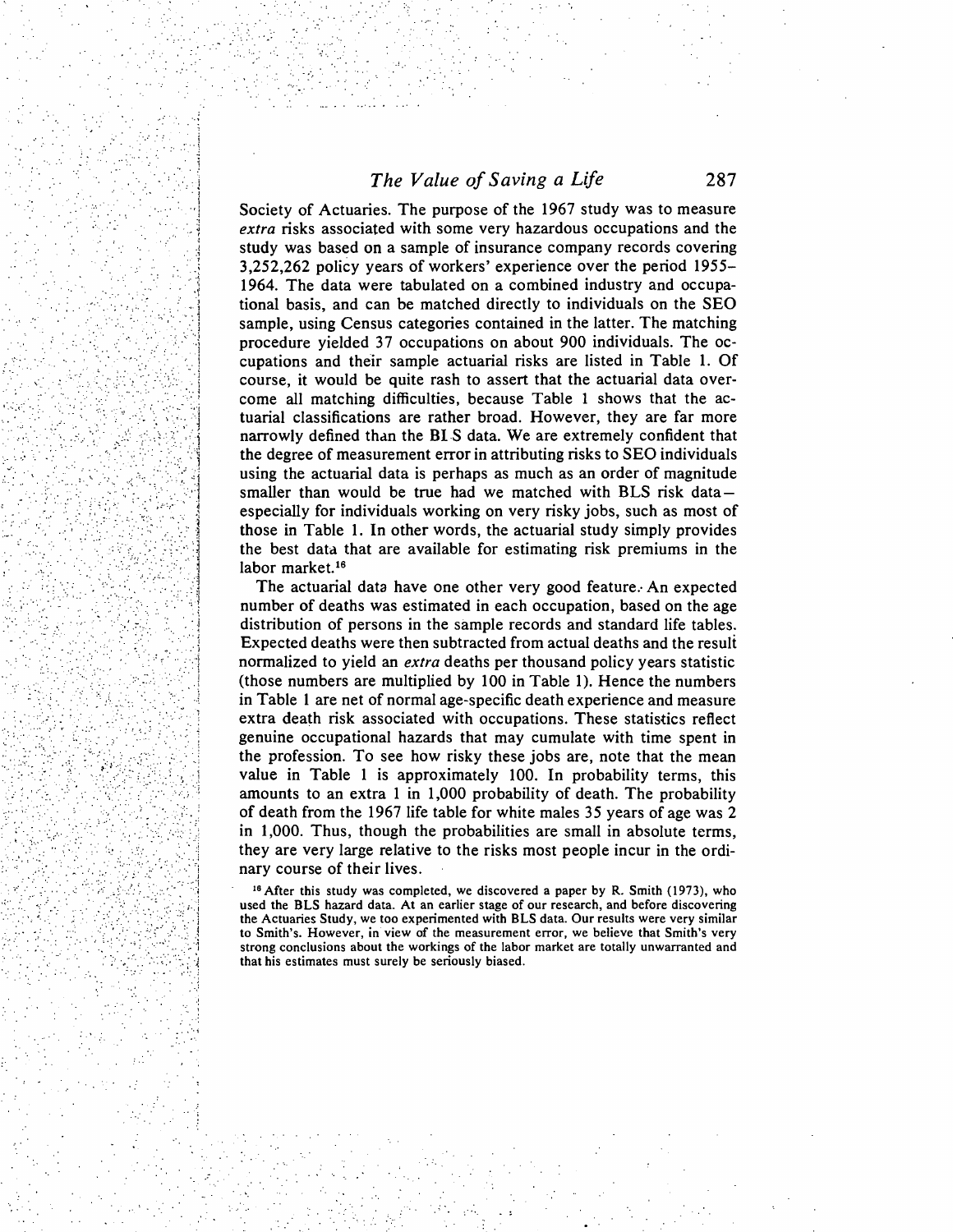#### TABLE I

| Occupation                 | Risk <sup>a</sup> | Occupation              | Risk <sup>a</sup> |  |
|----------------------------|-------------------|-------------------------|-------------------|--|
| Fishermen                  | 19                | Truck drivers           | 98                |  |
| Foresters                  | 22                | <b>Bartenders</b>       | 176               |  |
| Teamsters                  | 114               | Cooks                   | 132               |  |
| Lumbermen                  | 256               | Firemen                 | 44                |  |
| Mine operatives            | 176               | Guards, watchmen, and   |                   |  |
| Metal filers, grinders and |                   | doorkeepers             | 267               |  |
| polishers                  | 41                | Marshals, constables,   |                   |  |
| <b>Boilermakers</b>        | 230               | sheriffs and bailiffs   | 181               |  |
| Cranemen and derrickmen    | 147               | Police and detectives   | 78.               |  |
| Factory painters           | 81                | Longshoremen and steve- |                   |  |
| Other painters             | 46                | dores                   | 101               |  |
| Electricians               | 93                | Actors                  | 73                |  |
| Railroad brakemen          | 88                | Railroad conductors     | 203               |  |
| Structural iron workers    | 204               | Ships' officers         | 156               |  |
| Locomotive firemen         | 186               | Hucksters and peddlers  | 76                |  |
| Power plant operatives     | 6                 | Linemen and servicemen  | $\mathcal{P}$     |  |
| Sailors and deckhands      | 163               | Road machine operators  | 103               |  |
| Sawyers                    | 133               | Elevator operators      |                   |  |
| Switchmen                  | 152               | Laundry operatives      | 126               |  |
| Taxicab drivers            | 182               | Waiters                 | 134               |  |
|                            |                   |                         |                   |  |

#### Sample Occupations and Risks

<sup>S</sup> -. .

 $\Gamma$  —  $\sim$ 

SOURCE: Society of Actuaries.

° Units of measure are extra deaths per 100,000 policy years. To convert to the probability of an extra death per year on each job multiply by 0.0000 1.

A less attractive feature of the actuarial risk data is that they only include death rates. Separate indexes for death and nondeath accidents would be preferable, but nondeath accident statistics comparable to those in Table 1 are not available. We must rest content with the knowledge that death rates and injury rates in the BLS industry data are highly correlated, and there is no reason for that not to be true in our data as well.

Several earnings measures are available from SEO data. We have experimented with all of them and settled on the weekly wage, because it probably is measured most accurately. We would prefer to use a measure of total compensation, but the value of fringe benefits are not available on the SEO tape or any other data set on individuals known to us. This omission must reduce the observed risk differential, again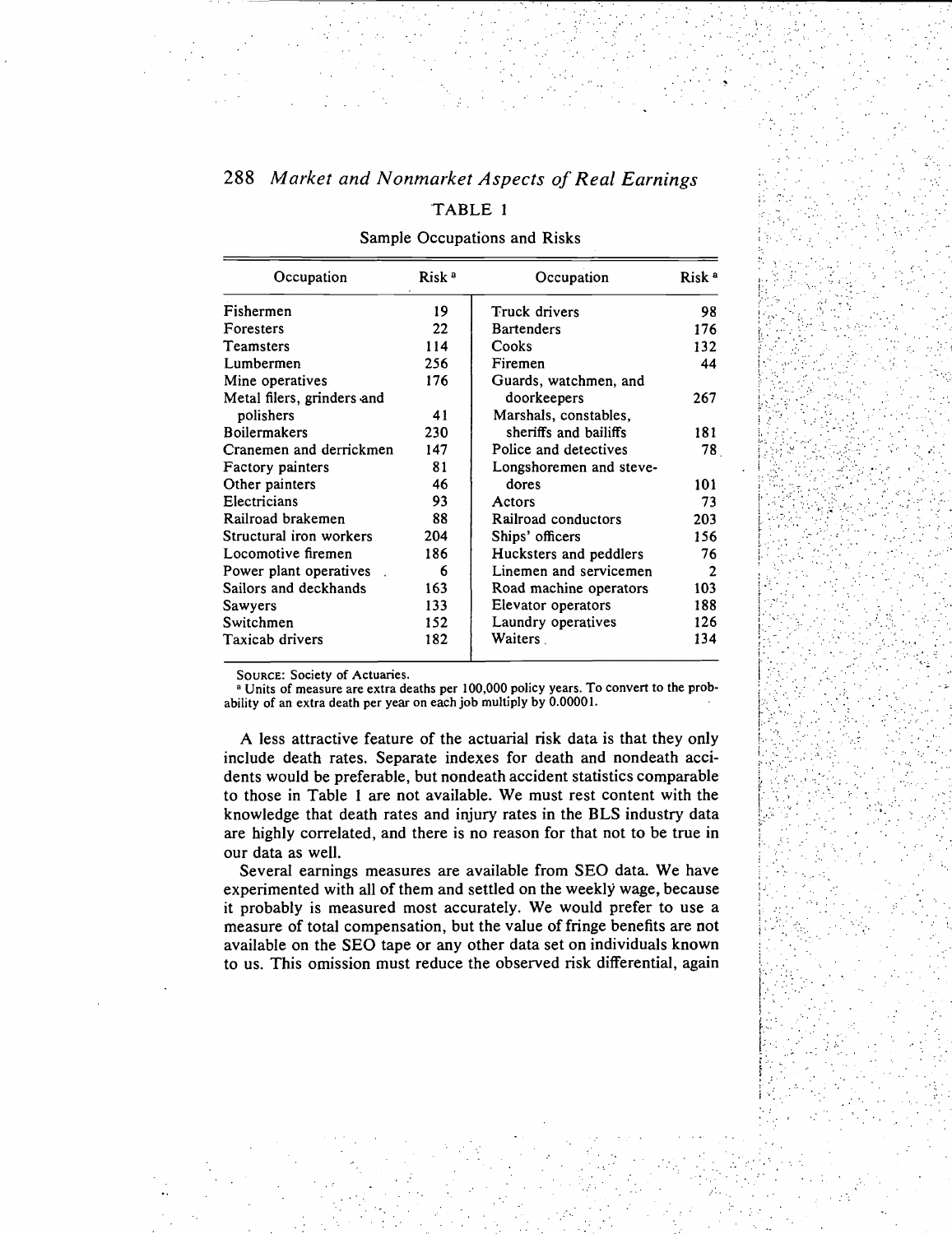. . . .,.... .:.

 $\cdot \cdot \cdot$ 

 $\overline{\phantom{a}}$ 

pointing toward conservative estimates. The extent of bias depends on the size of the load factor and the importance of pain and suffering, as well as on the precise differences between life  $(U)$  and bequest  $(\psi)$ utility functions. In any event, the average amount of life insurance provided in fringe benefits is not very large, and this source of bias must be rather small.

#### ESTIMATION

Our goal is to estimate the equalizing difference function  $W(p, c)$ . Four types of independent variables are used to control for factors determining wage rates other than job risk. These are the content of the  $c$  variables. The first set controls for regional and urban-nonurban wage differentials. The second set measures individuals' personal characteristics, including age, education, family size (or marital status), and race. The square of age and education can be included to allow for nonlinearities. The third set controls for other characteristics of the job, including unionization, dummy variables for manufacturing and service industries, and three major occupational dummy variables, one for operatives (OC1), another for service workers (0C2), and a third for laborers (0C3). Socioeconomic status (SES) was used at one stage instead of the occupational dummies as a crude measure of other nonpecuniary aspects of work. SF5 is an index number based on occupation, education, and income, and it might capture some other types of equalizing differences, though it was not constructed for that purpose.

Means and standard deviations of all variables are shown in Table 2. Note that the sample includes a much higher proportion of union members than obtains in the labor force generally. Sample mean earnings on an annual basis is about \$6,600 (=  $132 \times 50$ ), which is a bit less than average earnings among male manufacturing workers during this period.

Regression planes have been fitted by least squares, using arithmetic values of earnings as the dependent variable; and alternatively, using the log of earnings as the dependent variable. The arithmetic results are shown in Table 3. Results using the log of earnings are reported in Table 4 and are very similar to the arithmetic results when evaluated at sample means.

The first two columns in Table 3 give alternative estimates of  $W(p, c)$  on the strong assumption of no interactions. All the nonrisk variables are assumed to simply shift the wage-risk relationship, leaving its slope intact. Regression coefficients of almost all characteristics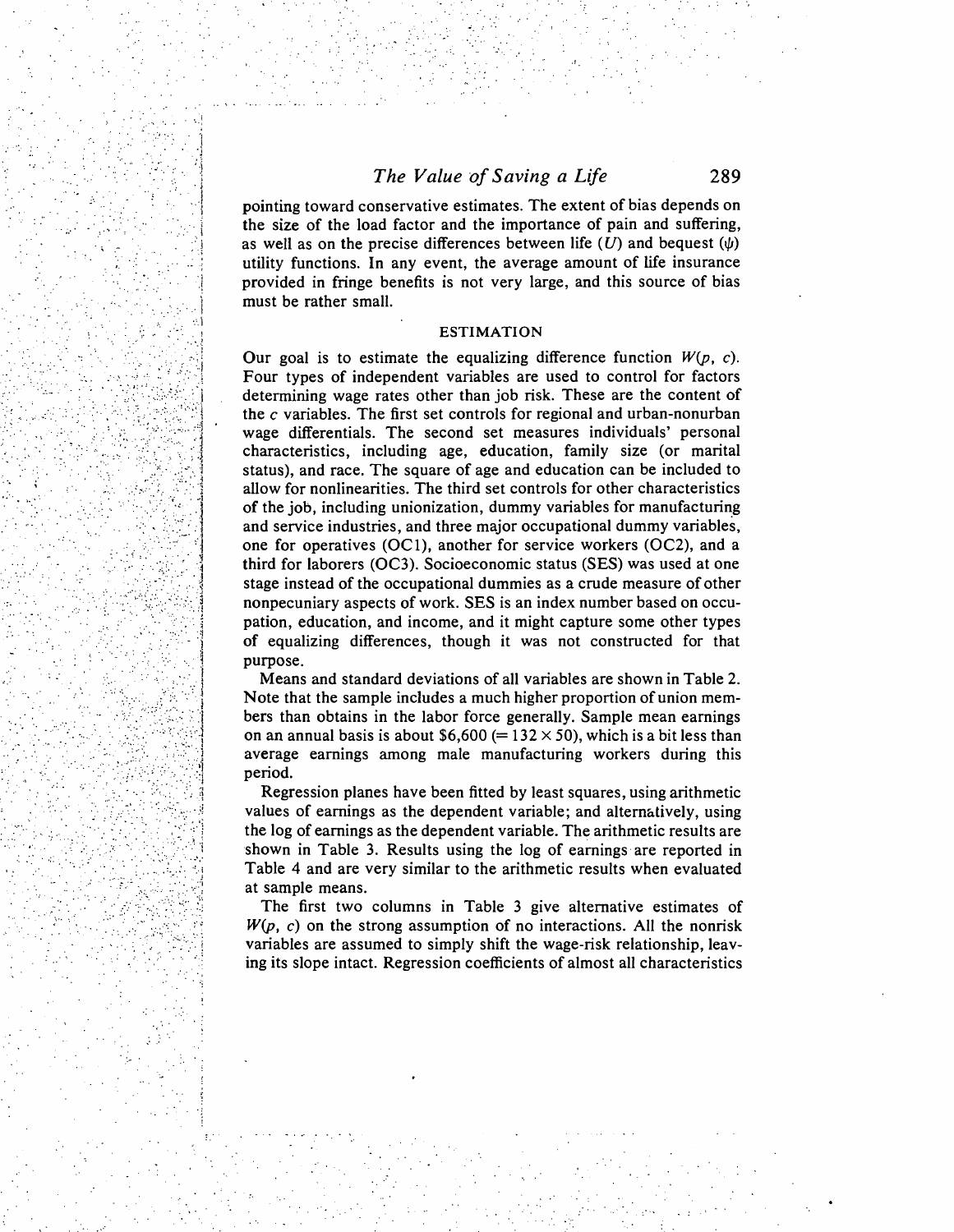#### TABLE 2

|                                              |          | Standard  |
|----------------------------------------------|----------|-----------|
| Variable                                     | Mean     | Deviation |
| Dummy variables <sup>a</sup>                 |          |           |
| Urban                                        | .69      | .46       |
| Northeast                                    | .28      | .45       |
| South                                        | .29      | .45       |
| West                                         | .17      | .38       |
| Family size exceeds 2                        | .76      | .42       |
| Manufacturing industry                       | .24      | .42       |
| Service industry                             | .58      | .49       |
| Worker is white                              | .90      | .30       |
| Worker is employed full time                 | .98      | .10       |
| Worker belongs to union                      | .45      | .49       |
| Worker is married                            | .92      | .26       |
| Occupation is operative                      | .27      | .44       |
| Occupation is service                        | .45      | .49       |
| Occupation is laborer                        | .22      | .42       |
| Continuous variables                         |          |           |
| Age (years)                                  | 41.8     | $-11.3$   |
| Education (years)                            | 10.11    | 2.73      |
| Weeks worked in 1966                         | 49.4     | 5.4       |
| Hours worked last week                       | 44.9     | 11.6      |
| Risk (probability $\times$ 10 <sup>5</sup> ) | 109.8    | 67.6      |
| Weekly wage (week prior to survey)           | \$132.65 | 50.80     |
|                                              |          |           |

 $\mathbb{H}_{\mathbb{R}^2}$ 

<sup>I</sup> ••.• . .

• :— . . . •0•

 $\mathbf{F}^{\text{max}}_{\text{max}}$ 

#### Summary Statistics

a Mean is proportion in sample with designated characteristic. The number of observations is 907.

variables have the expected signs found in most other studies, and most are statistically significant. Further discussion is unwarranted here.

The theory requires the wage-risk function to be positively inclined, and that is certainly the case on the appropriate one-tailed test of significance (see equations 1 and 2 in Table 3). [It is interesting to note that the simple correlation between risk and wage (not shown) is negative in these data.] (Risk)<sup>2</sup> was also entered in the regression but was not significant. We are not trying to argue here that  $W(p, c)$  is linear in  $p$ , since most of the results using log  $W$  as dependent variable in Table 4 are at least as good as those in Table 3. The data simply do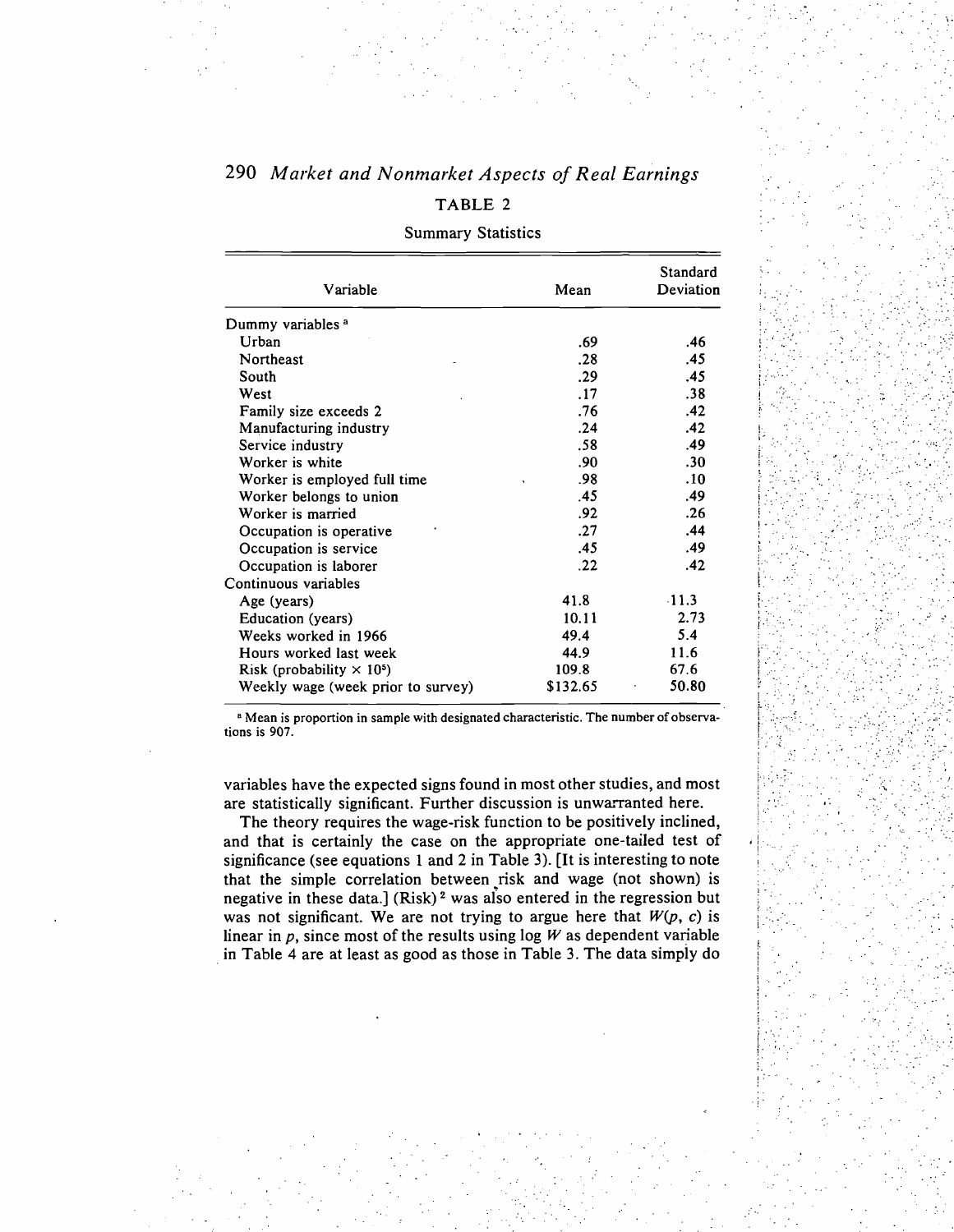# TABLE 3

| Independent Variable     | Equation 1 | Equation 2 | Equation 3 | Equation 4 |
|--------------------------|------------|------------|------------|------------|
| <b>Risk</b>              | .0352      | .0520      | .100       | .0410      |
|                          | (.0210)    | (.0219)    | (.108)     | (.102)     |
| $Risk \times age$        | -          |            | $-.0019$   | $-.0030$   |
|                          |            |            | (.0018)    | (.0019)    |
| $Risk \times married$    |            |            | .0791      | .0701      |
|                          |            |            | (.0380)    | (.0412)    |
| $Risk \times union$      |            |            | .0808      | .0869      |
|                          |            |            | (.040)     | (.042)     |
| $Risk \times white$      |            |            | $-.118$    |            |
|                          |            |            | (.072)     |            |
| Urban                    | 13.80      | 15.71      | 17.0       | 17.0       |
|                          | (4.2)      | (2.95)     | (3.0)      | (3.2)      |
| Northeast                | $-3.71$    | $-4.29$    | $-4.27$    | $-4.92$    |
|                          | (3.65)     | (3.67)     | (3.63)     | (3.83)     |
| South                    | $-8.86$    | $-8.90$    | $-10.5$    | $-8.18$    |
|                          | (3.70)     | (3.74)     | (3.72)     | (3.97)     |
| West                     | 9.13       | 10.30      | 9.57       | 9.50       |
|                          | (4.13)     | (4.18)     | (4.12)     | (4.37)     |
| Age                      | 3.89       | 3.81       | 3.83       | 3.78       |
|                          | (0.80)     | (0.83)     | (0.82)     | (0.87)     |
| $(Age)^2$                | $-.0479$   | $-0468$    | $-.0442$   | $-.0415$   |
|                          | (.0092)    | (.0097)    | (.010)     | (.011)     |
| Education                | 3.40       | 3.27       | 4.13       | 4.81       |
|                          | (0.55)     | (2.40)     | (2.39)     | (2.80)     |
| (Education) <sup>2</sup> | ÷          | $-.021$    | $-.0237$   | -.042      |
|                          |            | (.128)     | (.128)     | (.148)     |
| Manufacturing industry   |            | -          | $-13.0$    | $-14.7$    |
|                          |            |            | (4.3)      | (4.62)     |
| Service industry         |            |            | $-9.45$    | $-10.9$    |
|                          |            |            | (3.95)     | (4.24)     |
| White                    | 22.92      | 22.93      | 37.7       |            |
|                          | (4.53)     | (4.50)     | (9.6)      |            |
| Family size $> 2$        |            |            | .400       | 2.10       |
|                          |            |            | (3.57)     | (3.89)     |
| Union                    | 25.5       | 27.16      | 15.9       | 15.39      |
|                          | (3.25)     | (3.23)     | (5.4)      | (5.72)     |
| Full-time                | $-1.63$    | $-.86$     | $-1.16$    | .45        |
|                          | (12.9)     | (12.6)     | (12.6)     | (15.0)     |
| Hours worked             | 1.50       | 1.41       | 1.47       | 1.44       |
|                          | (.12)      | (.12)      | (.123)     | (.129)     |
| Occupation 1: operative  | $-18.7$    |            | $-13.9$    | $-13.5$    |
|                          | (9.2)      |            | (3.24)     | (3.51)     |
|                          |            |            |            |            |

• ..: . •.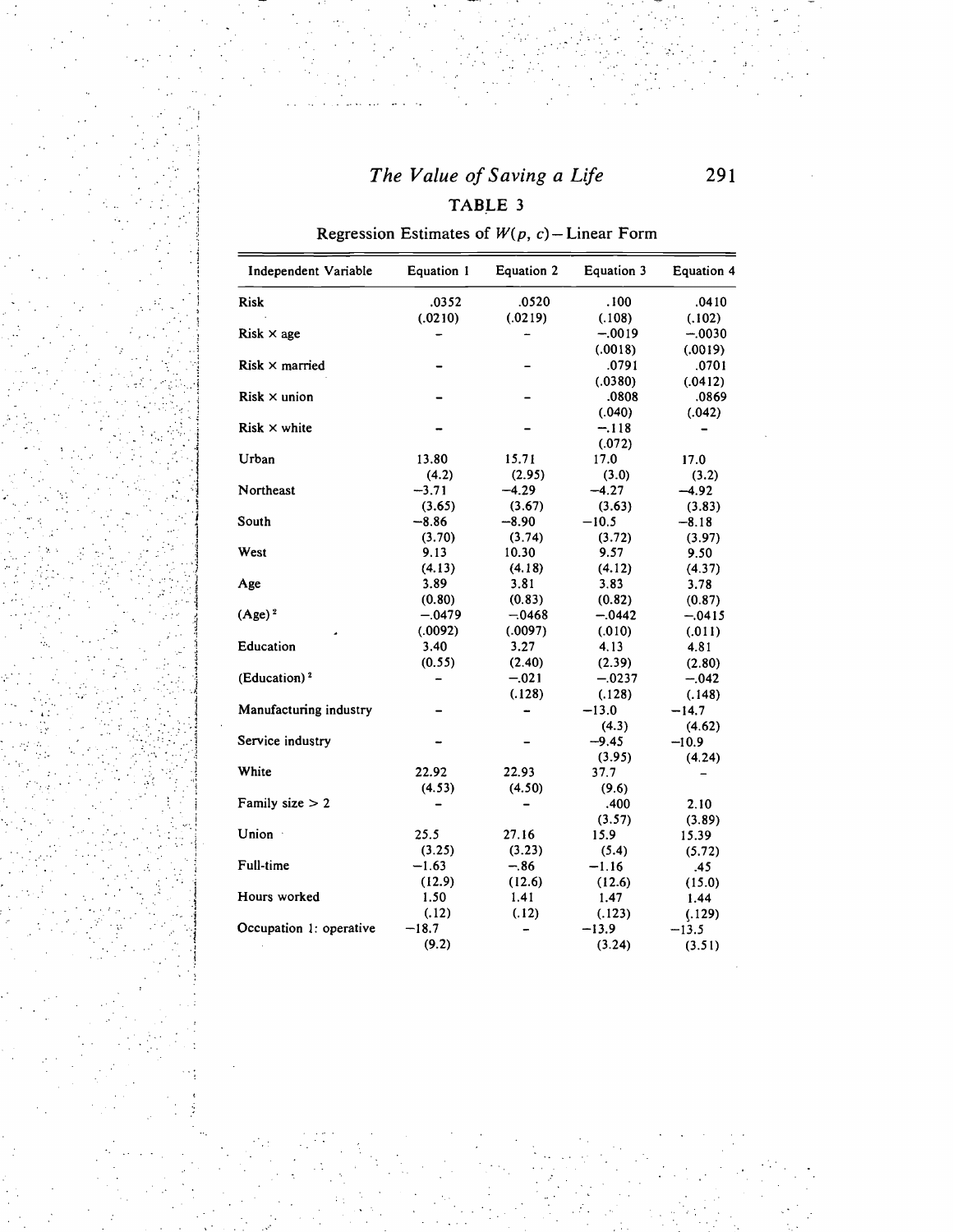| Independent Variable   | Equation 1 | Equation 2 | Equation 3 | Equation 4 |
|------------------------|------------|------------|------------|------------|
| Occupation 2: service  | $-24.6$    |            | $-18.1$    | $-19.9$    |
| worker                 | (9.5)      |            | (4.66)     | (5.05)     |
| Occupation 3: laborer  | $-25.0$    |            |            |            |
|                        | (13.4)     |            |            |            |
| SES <sub>1</sub>       |            | 4.68       |            |            |
|                        |            | (5.17)     |            |            |
| SES <sub>2</sub>       |            | $-17.17$   |            |            |
|                        |            | (3.34)     |            |            |
| SES <sub>3</sub>       |            | $-20.69$   |            |            |
|                        |            | (5.53)     |            |            |
| $R^2$                  | .41        | .41        | .42        | .39        |
| Number of observations | 907        | 907        | 907        | 813        |
| Sample                 | All        | All        | All        | White only |

NOTE: The dependent variable is the weekly wage rate. The SES index has been converted to dummy variables. Standard errors are in parentheses.

not provide enough resolution on functional form to make a choice. The implied  $t$  statistic on risk is larger when SES is used in place of occupation (equation 2, Table 3), though the point estimates are not very different. First, consider the point estimate 0.03 52 obtained from equation 1 of Table 3. The risk variable has been scaled by  $10<sup>5</sup>$  for computational purposes and the estimate 0.0352 implies that jobs with extra risks of 0.001 (a value near the sample mean) pay \$3.52 per week more than jobs with no risk. This amounts to about \$176 per year, and the slope of the regression on a yearly basis is \$176,000  $(= .0352 \times 50 \times 10^5)$ . Recall that the slope of the wage-risk relation  $W'(p)$  estimates the implicit supply and demand price to risky jobs. To interpret the result, think in terms of the following conceptual experiment. Suppose 1,000 men are employed on ajob entailing an extra death risk of .001 per year. Then, on average, one man out of the 1,000 will die during the year. The regression indicates that each man would be willing to work for \$176 per year less if the extra death probability were reduced from .001 to .0. Hence, they would together pay \$176,000 to eliminate that death: the value of the life saved must be \$176,000. Furthermore, it must also be true that those firms actually offering jobs involving .001 extra death probabilities must have to spend more than \$176,000 to reduce the death probability to zero, be-

ii..

<sup>I</sup> ...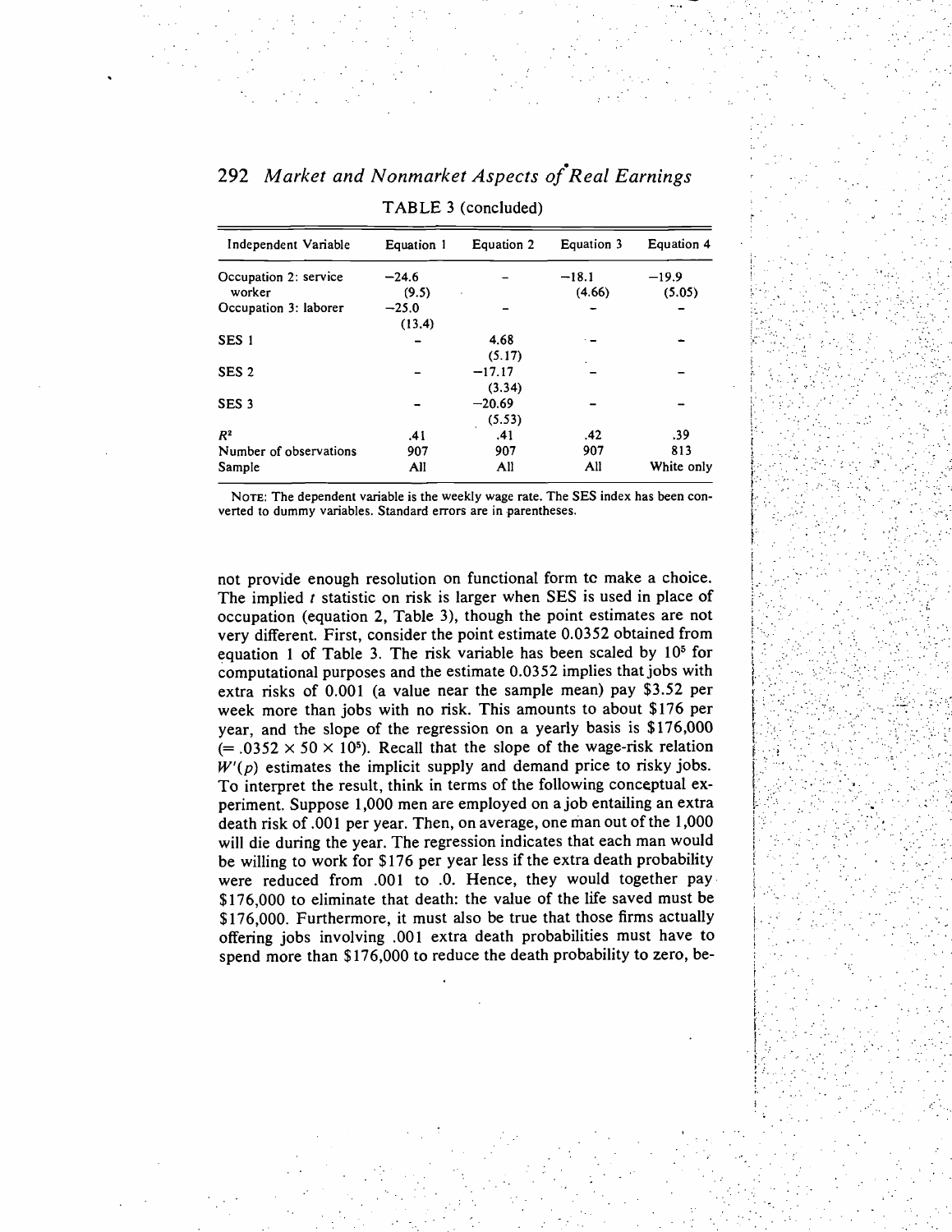# TABLE 4

# Regression Estimates of  $W(p, c)$  – Semilog Linear Form

| Independent Variable     | Equation 1 | <b>Equation 2</b> | Equation 3 | <b>Equation 4</b> |
|--------------------------|------------|-------------------|------------|-------------------|
| <b>Risk</b>              | .000206    | .000286           | .000943    | .000108           |
|                          | (.000167)  | (.000174)         | (.000856)  | (.000782)         |
| Age $\times$ risk        |            |                   | $-.000022$ | $-.000032$        |
|                          |            |                   | (.000014)  | (.000015)         |
| Married $\times$ risk    |            |                   | .000969    | .000907           |
|                          |            |                   | (.000301)  | (.000316)         |
| Union $\times$ risk      |            |                   | .000823    | .000895           |
|                          |            |                   | (.000315)  | (.000320)         |
| Race $\times$ risk       |            |                   | $-.001312$ |                   |
|                          |            |                   | (.000572)  |                   |
| Urban                    | .114       | .132              | .144       | .135              |
|                          | (.033)     | (.024)            | (.023)     | (.024)            |
| Northeast                | $-.00357$  | $-.00573$         | $-.00904$  | $-.0131$          |
|                          | (.00289)   | (.0291)           | (.0288)    | (.0293)           |
| South                    | $-.0632$   | $-.0568$          | $-.0729$   | $-.0459$          |
|                          | (.0293)    | (.0298)           | (.0295)    | (.0304)           |
| West                     | .0857      | .0974             | .0933      | .0855             |
|                          | (.0327)    | (.0332)           | (.0327)    | (.0334)           |
| Age                      | .0381      | .0385             | .0390      | .0380             |
|                          | (.0063)    | (.0065)           | (.0065)    | (.0067)           |
| $(Age)^2$                | $-.000469$ | $-.000475$        | $-.000450$ | $-000419$         |
|                          | (.000073)  | (.000077)         | (.000078)  | (.000081)         |
| Manufacturing industry   |            |                   | $-.0790$   | $-.0888$          |
|                          |            |                   | (.0340)    | (.0353)           |
| Service industry         |            |                   | $-.0758$   | $-.0922$          |
|                          |            |                   | (.0314)    | (.0324)           |
| Education                | .0332      | .0531             | .0623      | .0613             |
|                          | (.00436)   | (.0190)           | (.0189)    | (.0215)           |
| (Education) <sup>2</sup> | -          | $-.00129$         | $-.00147$  | $-.00133$         |
|                          |            | (.00101)          | (.00102)   | (.00113)          |
| White                    | .228       | .228              | .389       | ÷.                |
|                          | (.036)     | (.036)            | (.076)     |                   |
| Family size $> 2$        | -          | $-.00204$         | $-.0194$   | $-00220$          |
|                          |            | (.0274)           | (.0283)    | (.0297)           |
| Union                    | .203       | .214              | .108       | .0997             |
|                          | (.026)     | (.025)            | (.043)     | (.0437)           |
| Full-time                | .275       | .303              | .284       | .340              |
|                          | (.103)     | (.101)            | (.100)     | (.115)            |
| Hours worked             | .0113      | .0105             | .0109      | .0101             |
|                          | (.00096)   | (.00095)          | (.00098)   | (.00099)          |
| Occupation 1: operative  | $-.0885$   |                   | $-.105$    | $-.101$           |
|                          | (.0728)    |                   | (.026)     | (.027)            |
|                          |            |                   |            |                   |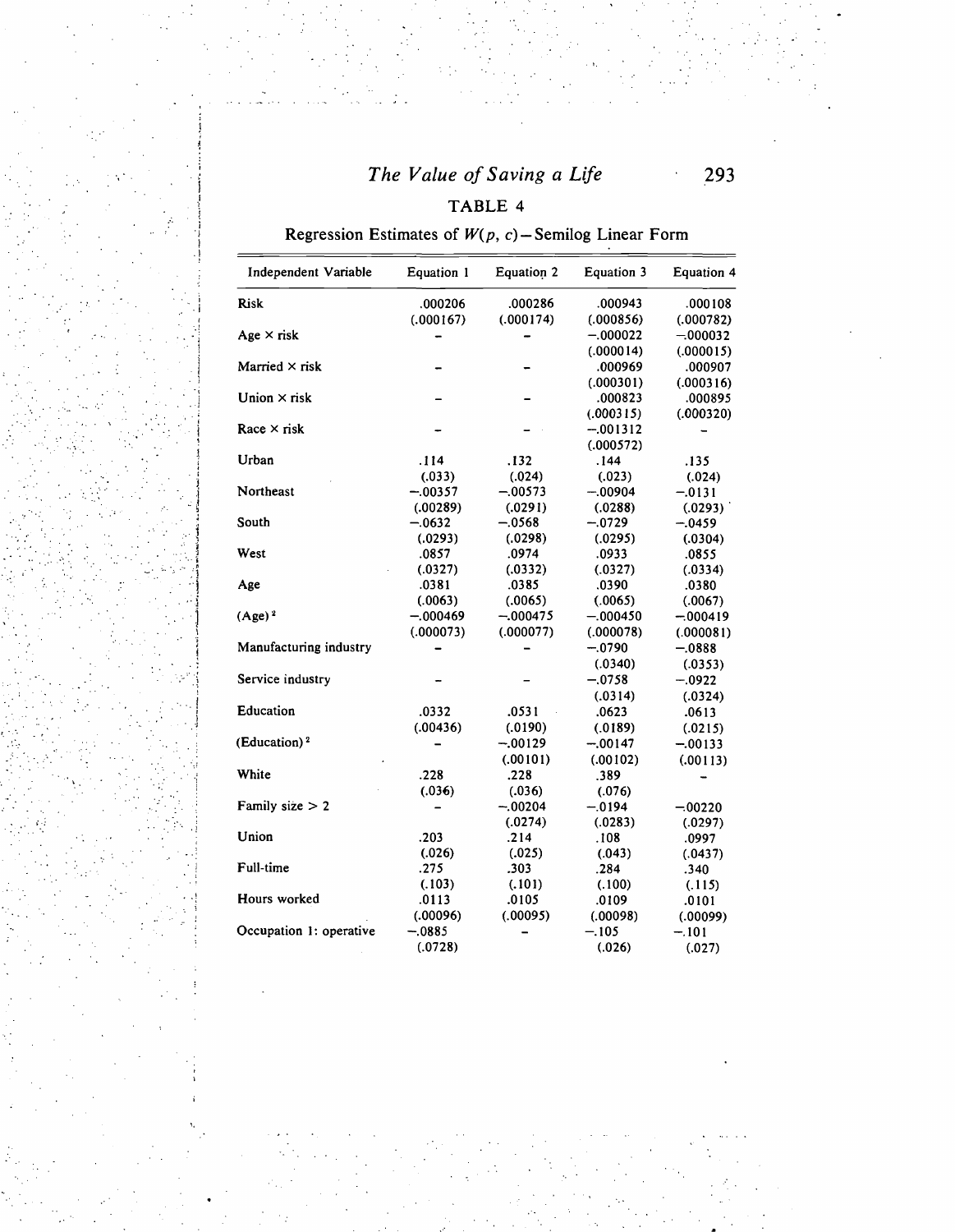| Independent Variable   | Equation 1 | Equation 2 | Equation 3           | Equation 4 |
|------------------------|------------|------------|----------------------|------------|
| Occupation 2: service  | $-.126$    |            | $-.110$              | $-.124$    |
| worker                 | (.075)     |            | (.037)               | (.039)     |
| Occupation 3: laborer  | $-.218$    |            |                      |            |
|                        | (.106)     |            |                      |            |
| SES <sub>1</sub>       |            | .0152      |                      |            |
|                        |            | (.0411)    |                      |            |
| SES <sub>2</sub>       |            | $-.128$    | $\ddot{\phantom{0}}$ |            |
|                        |            | (.026)     |                      |            |
| SES <sub>3</sub>       |            | $-.194$    |                      |            |
|                        |            | (.042)     |                      |            |
| $R^2$                  | .47        | .46        | .48                  | .43        |
| Number of observations | 907        | 907        | 907                  | 813        |

•

294 Market and Nonmarket Aspects of Real Earnings TABLE 4 (concluded)

NOTE: The dependent variable is the log of the weekly wage rate. The SES index has been converted to dummy variables. Standard errors are in parentheses.

cause there is a clear-cut gain from risk reduction if costs were less than that amount.

Use of SES dummies instead of occupational dummies increases the point estimate of the risk variable to .0520, with virtually no change in its standard error. Going through the same argument as above implies a value of life of  $$260,000$ . Though the t statistic is larger in equation 2 than in equation 1 of Table 3, we are not prepared to accept equation 2 as a necessarily better specification because of some reservations on the meaning of the SES variable. Corresponding estimates in Table 4 evaluated at the sample mean wage range somewhat smaller than those in Table 3. Equation 1 of Table 4 implies a point estimate of \$136,000 (= .000206  $\times$  132  $\times$  50  $\times$  10<sup>5</sup>), while equation 2 implies an estimate of \$189,000 (= .000286  $\times$  50  $\times$  132  $\times$ Further, standard errors of risk coefficients are slightly larger in Table 4. Nevertheless, the estimates lie in a reasonably narrow range of about  $$200,000 \pm $60,000$ .

Equation 3 in Tables 3 and 4 shows the results of limited interactions between risk and some of the other characteristics. Limitations on sample size forced a simple cross-product specification, rather than separate regressions on corresponding data cells. Risk is crossed with age, union membership, marital status and race in equation 3. As explained earlier, cross-product terms do not reflect differences in indi-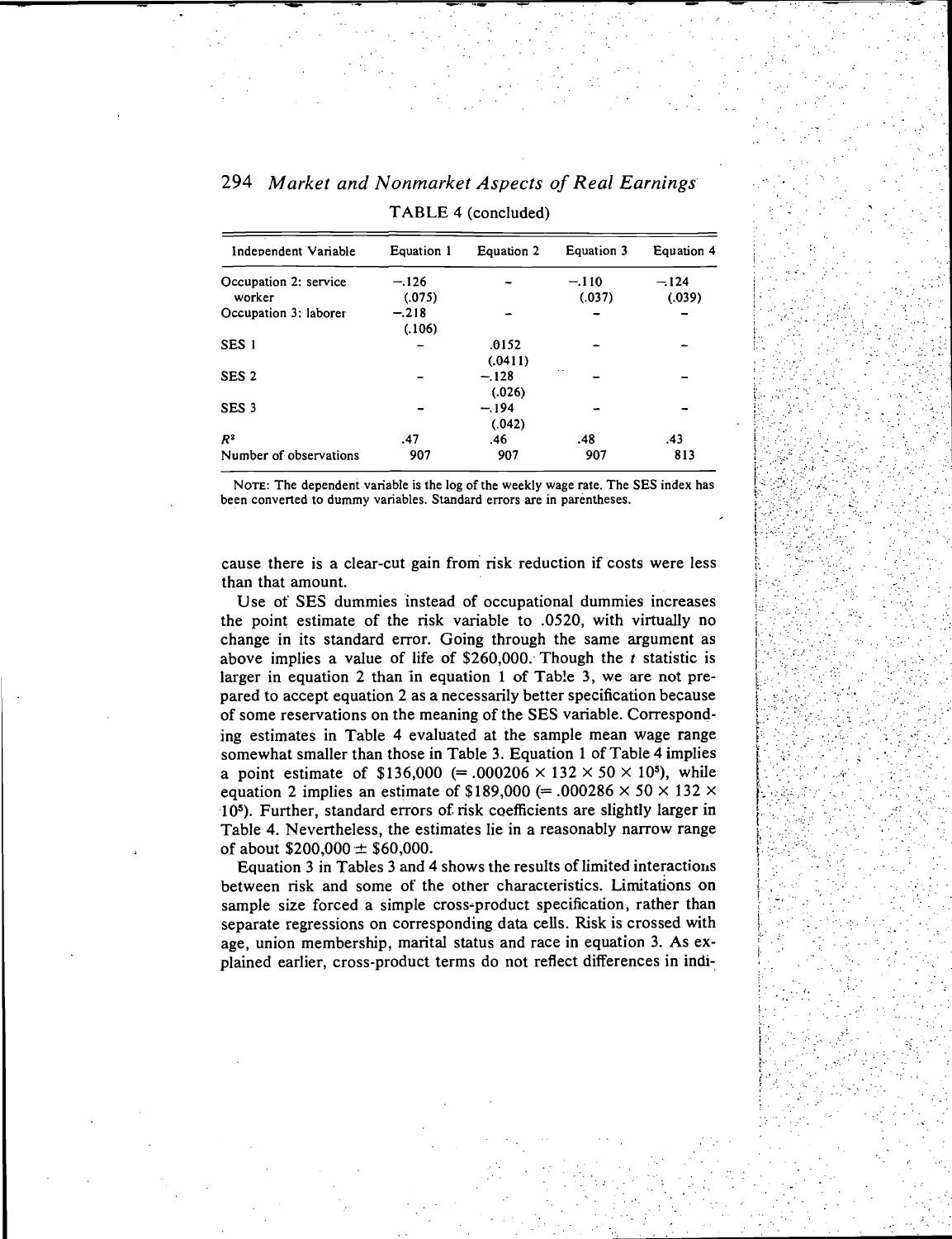vidual's utility functions. Instead, they represent differences in the locus of opportunities available to them, due to differential ability to work in risky situations.

#### A. Age

To reiterate our example above, age is likely, to cut two ways on risky jobs. Young workers lack caution and experience, but have superior reflexes and recuperative ability. Our hypothesis was that physical deterioration of skills would eventually dominate and the results seem to be consistent with it. The age-risk cross-product term is negative though not significant, and firms offer older workers smaller risk premiums than younger workers. Evidently younger workers are more productive in risky situations. However, the estimate may also reflect measurement error.'7

#### B. Marital Status

 $\begin{matrix} \cdot & \cdot & \cdot \\ \cdot & \cdot & \cdot \\ \cdot & \cdot & \cdot \end{matrix}$ There is also some evidence that marital status affects risk premiums. Of course, we expect married workers to have a higher supply price to risky jobs than nonmarried workers, because they have more dependents. Again, this should induce married workers to apply for less risky jobs, other things being equal, and not change the observed risk premium. The fact that marital status increases the risk premium must mean that when married workers do in fact take risky jobs they are more productive at working on them. Exactly how such differential productivity arises is difficult to say, though we conjecture that married workers might on the average be more careful and cautious than the nonmarried.

#### C. Unionism

Unionism also increases the risk premium. Here the market is restricted, and unions might collect their rents through higher risk premiums rather than by other means. It is possible that lack of free entry into these markets renders the typical union member more risk averse than would be true in free markets, forcing firms to pay higher risk premiums in order to entice unwilling union members to work on

 $17$  There is a possibility that the negative regression coefficient reflects measurement error. Older workers may be heavily weighted in the low risk end of each occupation and our risk measures may overstate the real risks they face. If  $W(p)$  is truly increasing, earnings are lower for older workers appearing to work on riskier jobs in our data than they really do. We know age-specific extra-risk data must be available on the work sheets of the actuarial study because the published statistics have been age adjusted in the manner described above. Unfortunately, we were unable to obtain the raw data.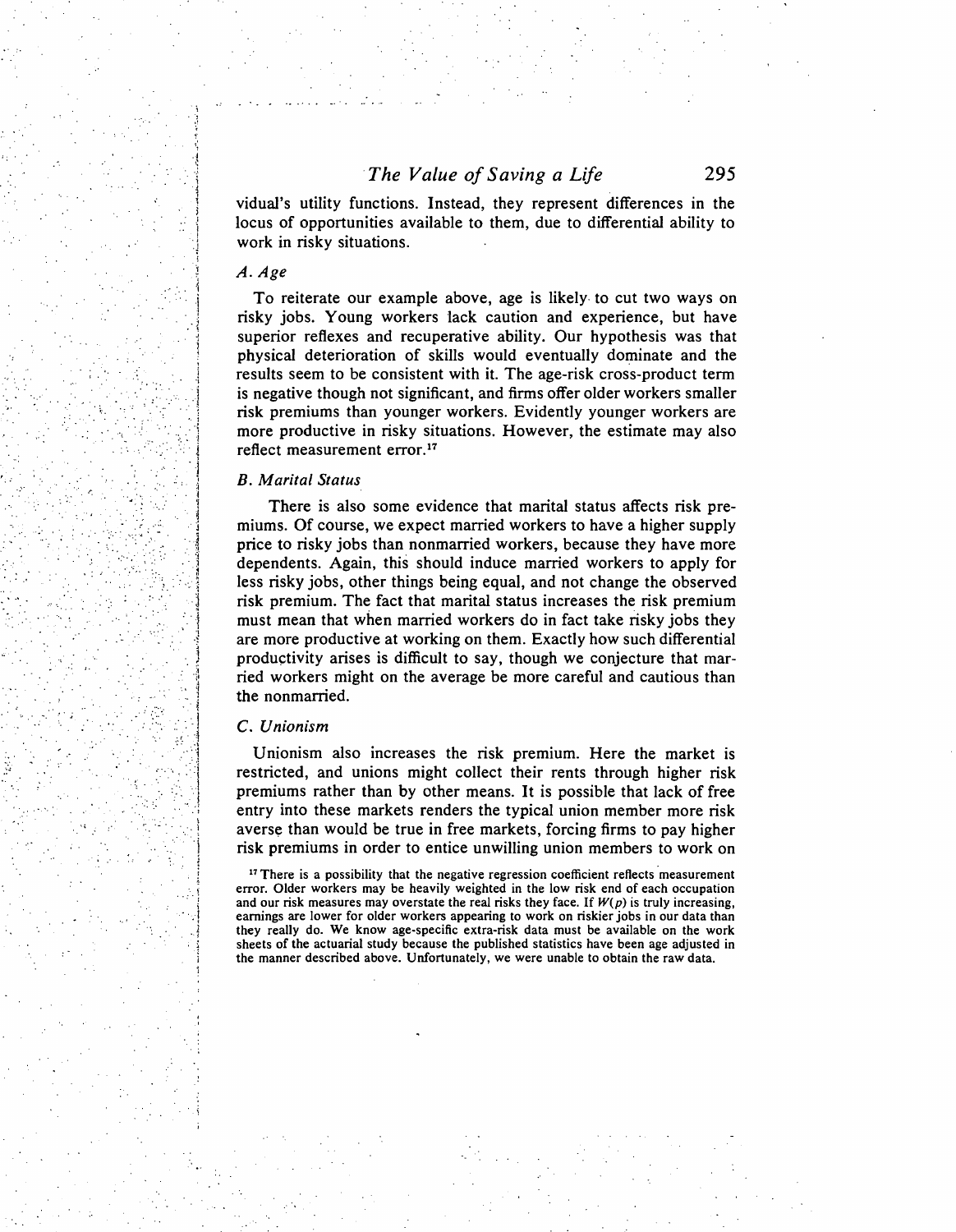the riskier jobs. Again, we cannot rule out the hypothesis that unionism and its resulting "industrial discipline" make workers more productive on risky jobs.

#### D. Race

The relationship between race and risk premiums is very complex. The white-risk cross-product term is negative (and not significant at conventional levels), but the results are not easy to interpret. For one thing, we know from other studies that nonwhites tend to be loaded in the low wage end of occupational job classifications. Notice again that the occupations in Table 1 may be too broadly defined for detecting racial differences, if nonwhites tend to be highly represented in the riskier subcategories of each classification, our risk index is measured erroneously for them. This in itself would tend to produce the result found in Tables 3 and 4 and cross-terms would reflect measurement error in the data. The coefficient suggests that nonwhites receive higher risk premiums than whites, but it may simply be the case that they work at even more risky jobs than our data say they do (again, assuming  $W'(p) > 0$ ). Alternative hypotheses are also available. (1) Nonwhites may be better workers in risky situations than whites. For example, we know that a large fraction of structural iron workers are nonwhite, and it is said that these individuals have an unusual sense of balance compared to most people in the population. (2) There may be less discrimination against nonwhites in risky jobs than in less risky ones.

To get around possible measurement errors, we reran the regression excluding nonwhites from the sample. The result is shown by equation 4 in Table 3, and previous conclusions regarding other variables are hardly affected.<sup>18</sup>

#### CONCLUSION

We have estimated marginal valuations of safety for a select group of individuals in 1967. All qualifications surrounding our estimates have

<sup>18</sup> Computation of the marginal risk premium under the cross-product specification must be made at specific values of the interactive variables (age, race, and so on) because  $W'(p)$  is then a function of those variables. A little experimentation with equations (3) and  $(4)$  of Tables 3 and 4 shows that the imputations vary a great deal, depending on the point in the sample at which they are made. Indeed, some of these imputations are actually negative (e.g., older white nonunion, nonmarried individuals), which may indicate an undesirable restriction of the functional form or measurement error and not necessarily a model defect. We have not imposed any nonnegative restrictions on the estimates. Further, the possibilities of measurement error extensively pointed out at several points in the text preclude too much massaging of the data. Hence, we regard the cross-product results as suggestive only.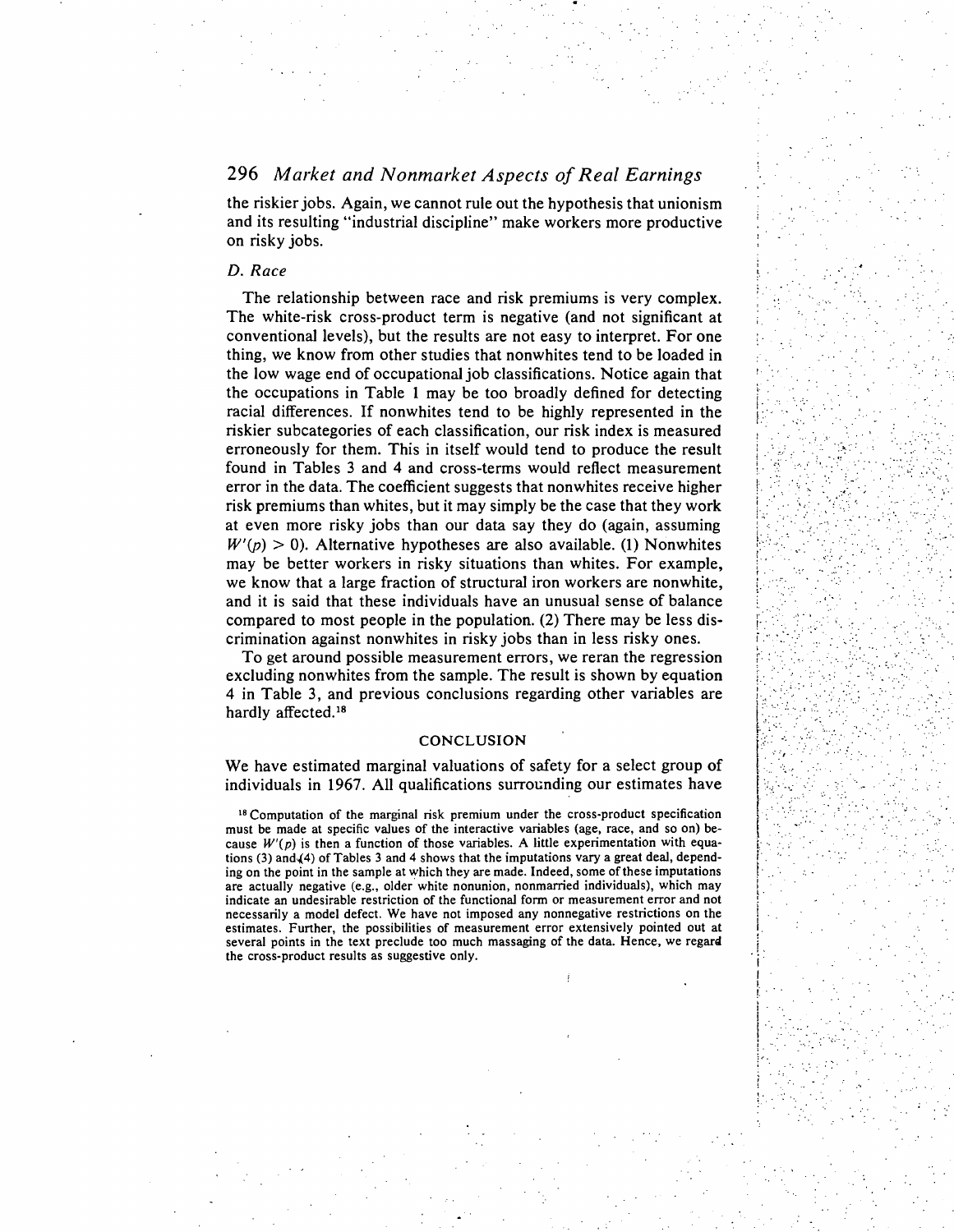been given in the text and there is no need to repeat them here.19 Certainly this study indicates feasibility of the method, the usual caveats about data quality notwithstanding. Are the estimates reasonable? We are unaware of similar studies with which to compare our results. However an example suggested by Bailey (1968) may be informative in this regard, and also illustrates how the estimates can be used.

The National Safety Council estimates that highway deaths would be reduced by about 10,000 per year if all automobile users wore lap safety belts. Assuming that the estimate is correct, seat belts reduce the probability of dying in an automobile accident from about 25 per hundred thousand (25  $\times$  10<sup>-5</sup>) per year to about 20 per hundred thousand per year (20  $\times$  10<sup>-5</sup>). Using the risk coefficient in equation 1 of Table 3 we estimate that the average person in our sample would be willing to pay at least \$8.80 per year (in 1967 dollars) for a seat belt for himself. The cost of seat belts includes not only the purchase price and installation costs, but also costs associated with use, including bother and time spent buckling and unbuckling, so that it is easily within the realm of possibility that decisions not to purchase seat belts prior to the law were rational. We can make some more back-ofthe-envelope calculations. How much would the time and bother costs (of individuals in our sample) have to be to justify not using seat belts even after they are mandatory? The sample mean hourly wage was about \$3.50. Using that as an estimate of the value of time, time spent buckling and unbuckling would have to be about 2.5 hours per year to cost as much as \$8.80. Assuming 500 trips per year, this amounts to about 18 seconds per trip in time-equivalent costs of using seat belts, a much smaller number than Bailey assumed. We leave it to the reader to experiment with other possibilities. been given in the text and there is no need to repeat unity this study indicates feasibility of the method, the about data quality notwithstanding. Are the estimates are unaware of similar studies with which to compare of

- Calabresi, G. The Costs of Accidents: A Legal and Economic Analysis. New Haven: Yale University Press, 1970.
- Fromm, 0. "Civil Aviation Expenditures." In R. Dorfman, ed., Measuring Benefits of Government Investments. Washington, D.C.: Brookings Institution, 1965.
- Hirshleifer, J. "Investment Decision Under Uncertainty: Choice Theoretic Approaches." Quarterly Journal of Economics 79 (November 1965): 509-536.
- Mishan, E. "Evaluation of Life and Limb: A Theoretical Approach." Journal of Political Economy 79 (July/August 1970): 687—705.
- Oi, W. "An Essay on Workmen's Compensation and Industrial Safety." In Supplemental Studies for the National Commission on State Workmen's Compensation Laws, Vol. I, pp. 41—106, 1973.

19These issues are discussed in greater depth in Chapter 1 of Thaler (1974).

Bailey, M. J. "Comment on T. C. Schelling's Paper." In S. B. Chase, ed., Problems in Public Expenditure. Washington, D.C.: Brookings Institution, 1968.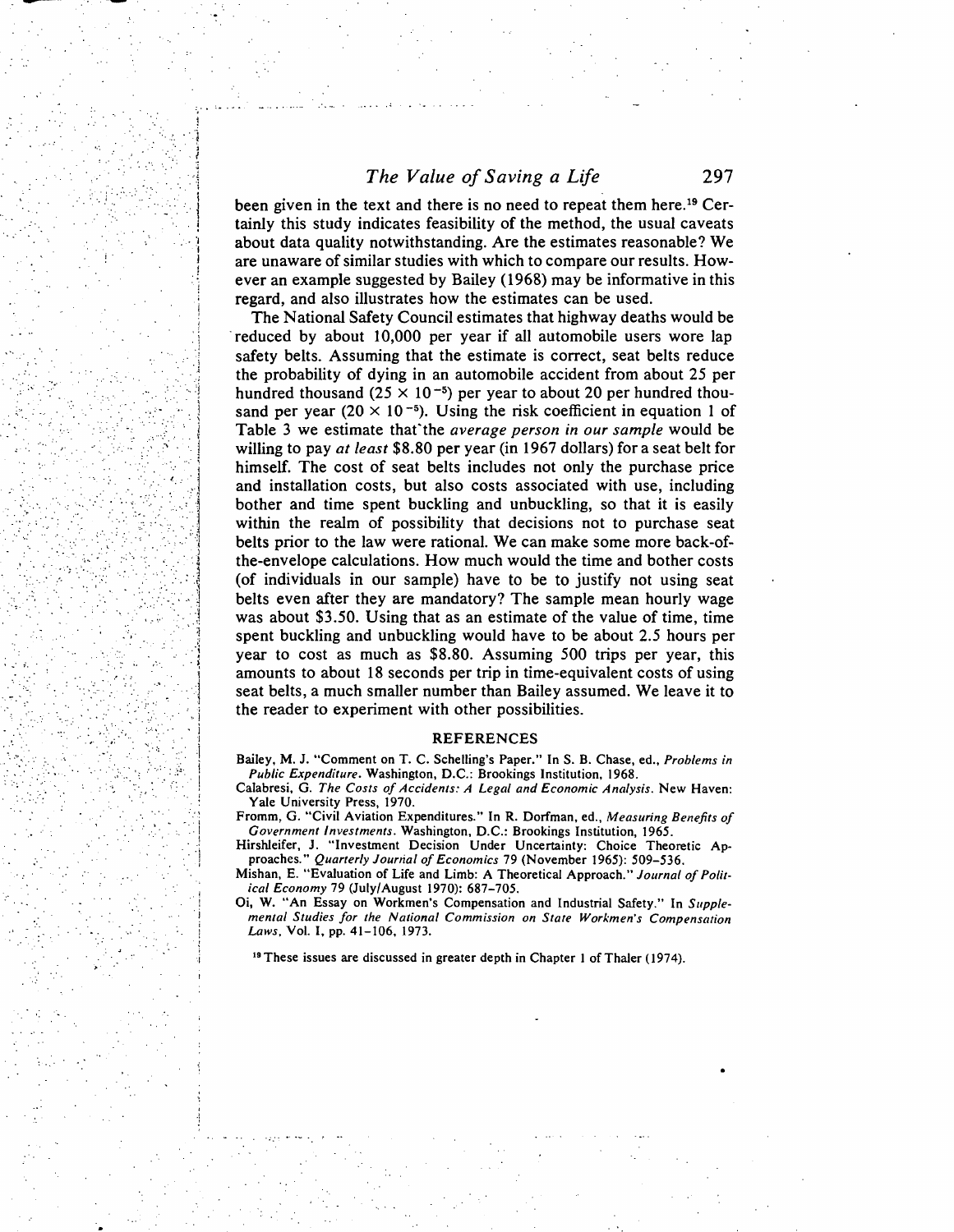Rosen, S. "Hedonic Prices and Implicit Markets: Product Differentiation in Pure Competition." Journal of Political Economy 82 (January/February 1974): 34—55.

Schelling, T. C. "The Life You Save May Be Your Own." In S. B. Chase, ed., Prob lems in Public Expenditure. Washington, D.C.: Brookings Institution, 1968.

Smith, R. S. "Compensating Wage Differentials and Hazardous Work," Technical Analysis Paper No. 5, Office of Evaluation, Department of Labor, August, 1973.

Thaler, R. "The Value of Saving a Life: A Market Estimate." Ph.D. dissertation, University of Rochester, 1974.

Usher., D. "An Imputation to the Measure of Economic Growth for Changes in Life Expectancy." In Milton Moss, ed., The Measurement of Economic and Social Performance. New York: NBER, 1973.

# Comments on "The Value of Saving a Life:

# Evidence from the Labor Market"

## MARVIN KOSTERS

#### AMERICAN ENTERPRISE INSTITUTE

IN their everyday conversations and discussions, people are often reluctant to espouse the view that a monetary value can or should be placed on life. Yet, as Thaler and Rosen point out, in the normal course of their working and leisure activities, people are constantly making choices involving risks and rewards. Through these choices, they are implicitly placing some valuation on life or on the risk of death. In addition, public policy decisions very often involve choices concerning public expenditure of funds or the cost of applying regulations compared to their impact on the risk of accident, injury, or death.

In making public policy choices, it would be extremely useful to have information on the value society places on risk reduction in terms of the choices of its members, even though determining how much ought to be spent may remain elusive. The conceptual framework developed by Thaler and Rosen in this paper is extremely valuable in gaining insight into what might be meant by questions like: How much are people willing to pay (or forgo) to reduce the risk of serious injury or death? How does what they are willing to pay relate to the resource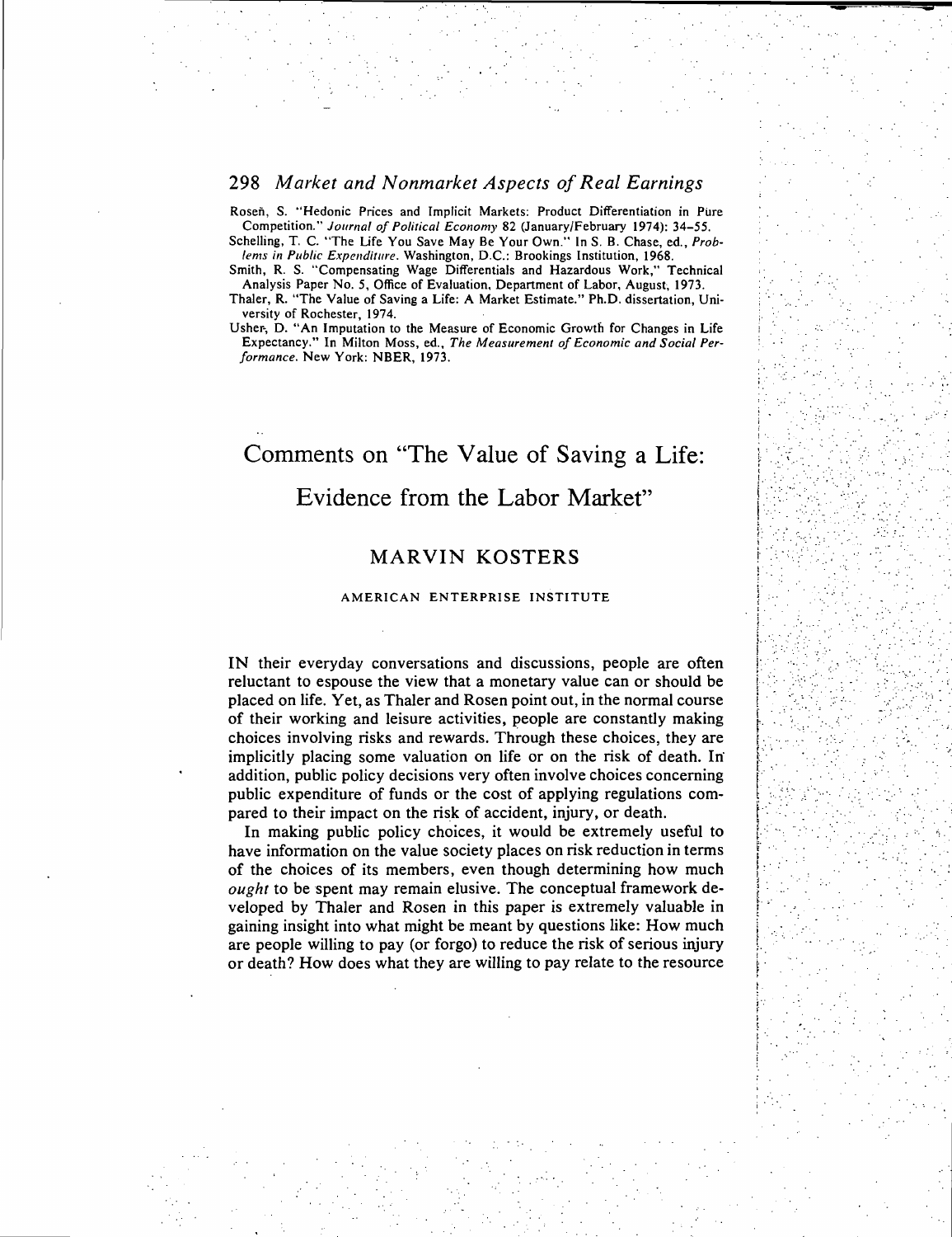.1

ă.

—.1

costs of restructuring jobs or altering equipment to reduce these risks? What interpretation can be placed on data and analyses dealing with alternative risk/reward situations? In addition, the propositions that emerge from the analysis are of considerable interest on their own right, since they are not all easily derived through intuition.

The empirical section presents estimates of the implicit price that is paid through wage differentials in the job market for variation in exposure to risk of death. The results are of particular interest because they were generated by using a set of data providing risk measures for quite detailed occupational categories, and the data provide relatively clean measures of net risk. The conceptual framework developed in the paper enables the authors to make careful distinctions between the price concept for which they were able to obtain estimates and concepts involving demand curves for safety or cost curves for risk reduction.

The price estimates obtained, while difficult to judge in terms of plausibility, are not so high or so low that they can be easily dismissed as irrelevant for application in a real-world policy-problem situation. The experiments with interaction terms are also extremely. interesting, but unfortunately the data cannot provide sufficient resolution to explore them in any great detail. These relations are also likely to be extraordinarily complex because it is easily conceivable that there are differences in the direction of the effects between occupations. For example, age may reduce the price of risk bearing in some instances, while in other instances, increased age may be more than compensated for by work experience. The interpretation of these interaction effects is quite subtle, and the conceptual framework developed in the paper is valuable for distinguishing between movements along the risk function and differences in its slope represented by these interaction effects. As indicated in the paper, these interactions must reflect differences in productivity, market power, discrimination, and the like.

The higher risk premium estimated for unionism, however, suggests the possibility that better occupational risk information could play a role. It seems likely that unions are better equipped to assemble good information on risk and utilize it more effectively in bargaining than might be the case for nonunion workers. If poor information on differences in risk between occupations leads to a relatively greater emphasis placed by workers on wage premiums when they make their wage/risk choices, differences in the quality of risk information could influence the observed wage/risk tradeoff. If workers make their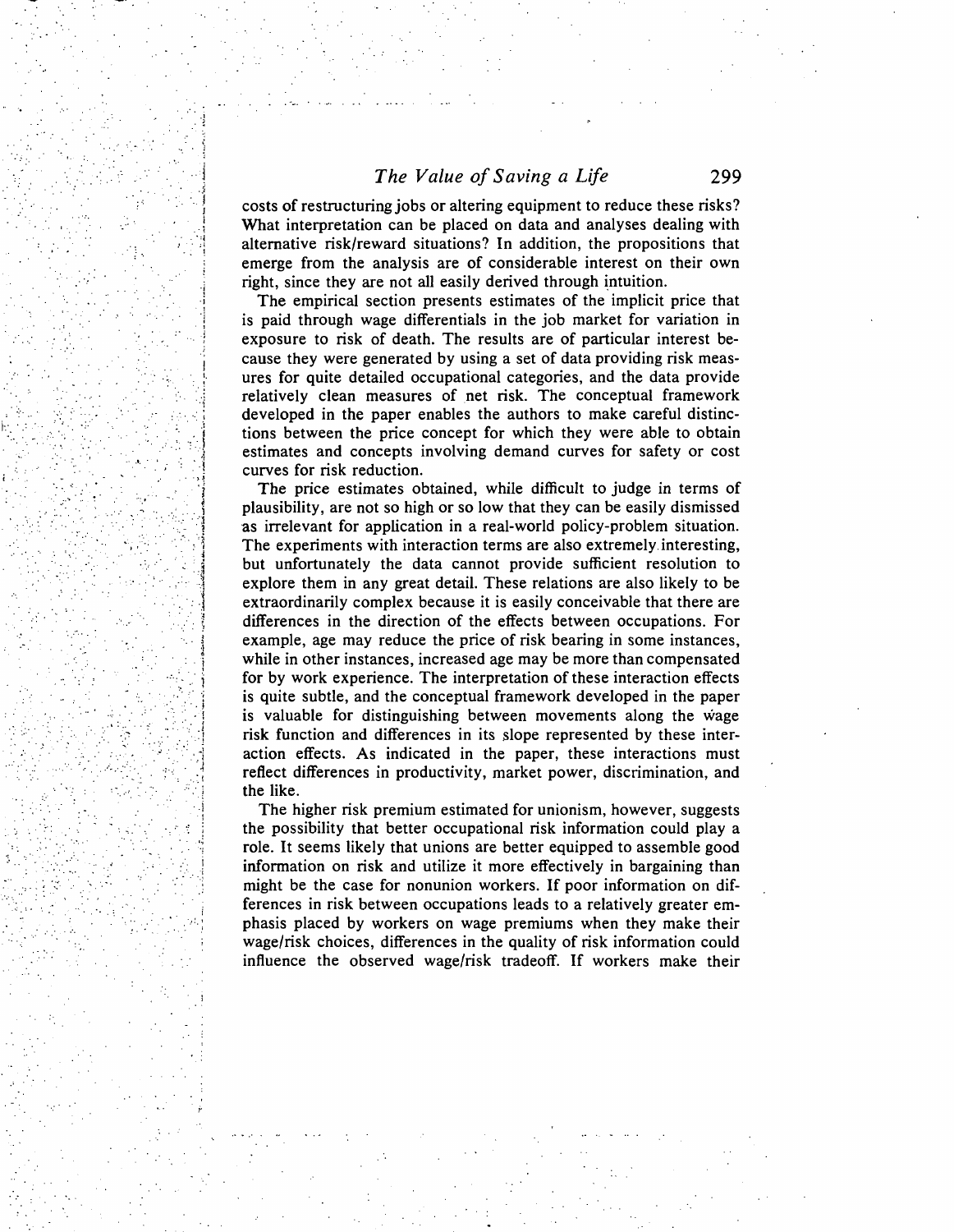wage risk decisions as if they were applying a Bayesian decision framework, with more emphasis placed on the risk side of the bargain as the quality of information on- real risk improves, a bias would be introduced into the estimated price of risk that operates in the opposite direction of the bias from analyzing occupations at the riskier end of the occupational spectrum. The role of information is not addressed in the paper, but a glance at the occupational risk data makes it hard to avoid the feeling that information quality may be important. For example, I would not have thought that it is more risky to be an elevator operator than a marshal, constable, sheriff, or bailiff, or that risk of death is nearly twice as high for waiters as it is for police and detectives! It is worth noting, however, that although it would be plausible to assume that nonwhites might have poorer information on risk than whites, the evidence suggests that nonwhites obtain higher risk premiums than whites.

The estimates developed in the paper are based on data drawn from the "demand for safety" side of the conceptual framework. It would be interesting to know how private firms treat the analysis of the supply side in making decisions on altering job content, working conditions, or equipment in order to devote optimal resources to provision of safety. If engineering studies of such alternatives were available, they could provide information from an independent source on the implicit price attributed by firms to variations in risks. It would also be interesting to explore decisions by the military concerning death risks to see if the implicit price of risk is significantly higher in what must be an occupation with significantly higher risk than those considered in this paper.

The qualifications on the meaning and interpretation of the estimate of the increase in wage premiums accompanying higher risk are so carefully spelled out in the paper that cautious analysts might be reluctant to place much reliance on the estimate for policy purposes. For small policy changes, however, the conceptual basis of the estimate is probably adequate for policy purposes. Most policy changes that might be analyzed using estimates of this sort in an effort to quantify their impact and desirability are likely to be small compared to the entire package of risk-reward choices that confronts the average person. Of course, policies that influence risk in a person's working environment may have the largest single impact on the typical person's overall risk portfolio, since such a large fraction of most peoples' lives is spent at work. The significance of work in the typical person's life makes the case for approaching the question of the price people

I . . . .  $\Gamma_{\rm eff} = 0$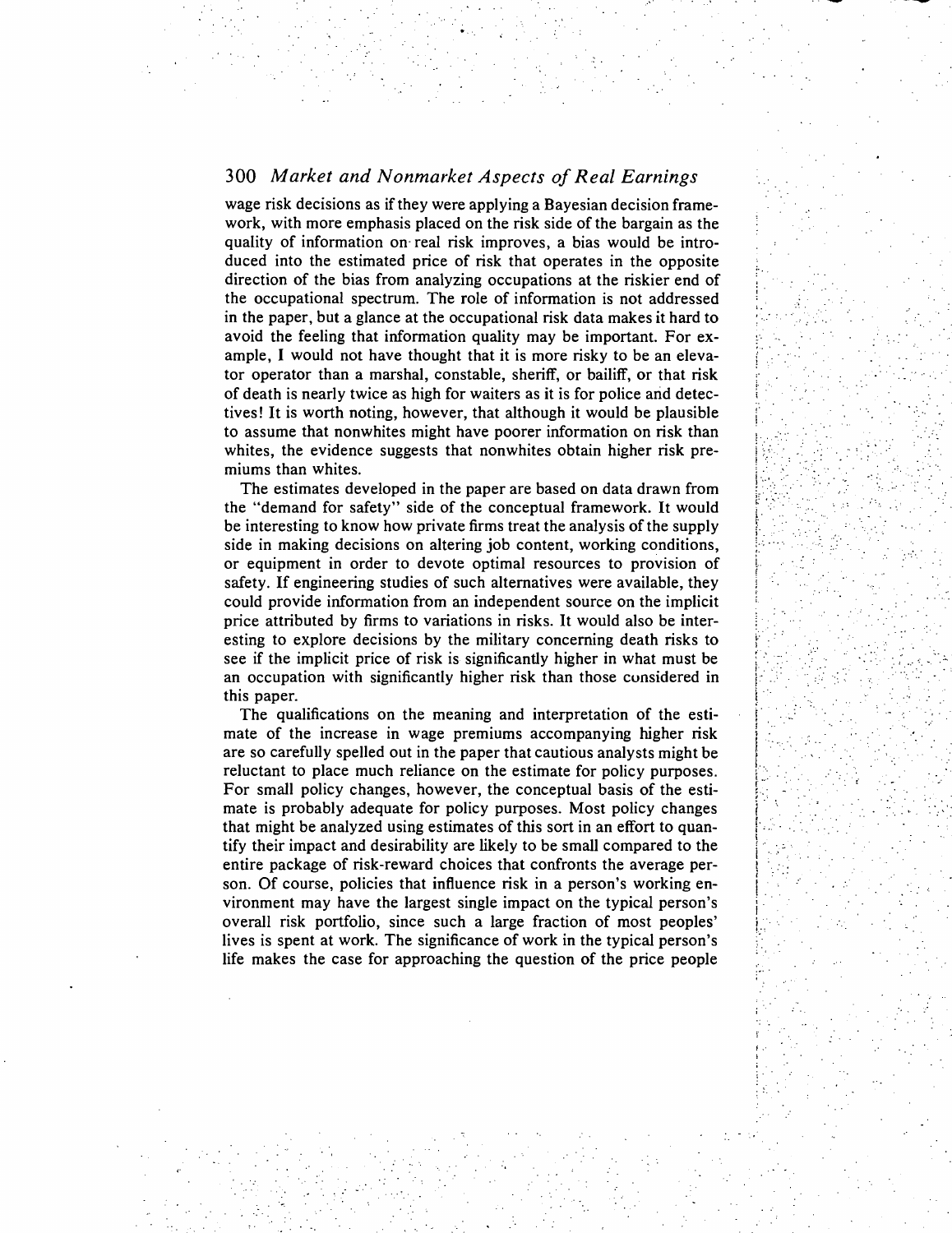are willing to pay for reduction in risk through analysis of wage-risk relations in the marketplace very persuasive.

# Comments on "The Value of Saving a Life:

# Evidence from the Labor Market"

## ROBERT E. LIPSEY

#### NATIONAL BUREAU OF ECONOMIC RESEARCH AND QUEENS COLLEGE

THALER and Rosen wish to find a measure of the risk an individual incurs by working in a given hazardous occupation rather than in the average occupation. They wish to associate this risk with the additional wage that is required to induce an individual to accept the hazardous occupation, in order to calculate individuals' valuations of safety. However, as we might infer from some of the surprises in their list of hazardous occupations, the data on risk that they use measure something else: the extra risk to an insurance company of insuring those who are in a particular occupation. That insurance company risk includes both the true occupational risk and something we might call personal-characteristics risk—the risk that arises from the fact that people who go into bartending, for example, may have habits or characteristics aside from a lesser aversion for risk, which Thaler and Rosen mention, that would produce high mortality rates no matter what occupation they entered. Since these personal characteristics are attached to the individuals, rather than to the occupations they enter, the associated mortality risks will not be compensated for by higher wages. The only case in which the personal-characteristics risk might enter the wage rate for an occupation is that of interaction between the effects of the two types of risks (a person who leans toward heavy drinking may lean further in that direction if he becomes a bartender). Thus, the independent variable for risk in the Thaler-Rosen equations is not entirely the risk measure they want, and it is

 $\overline{\phantom{a}}$ 

.1